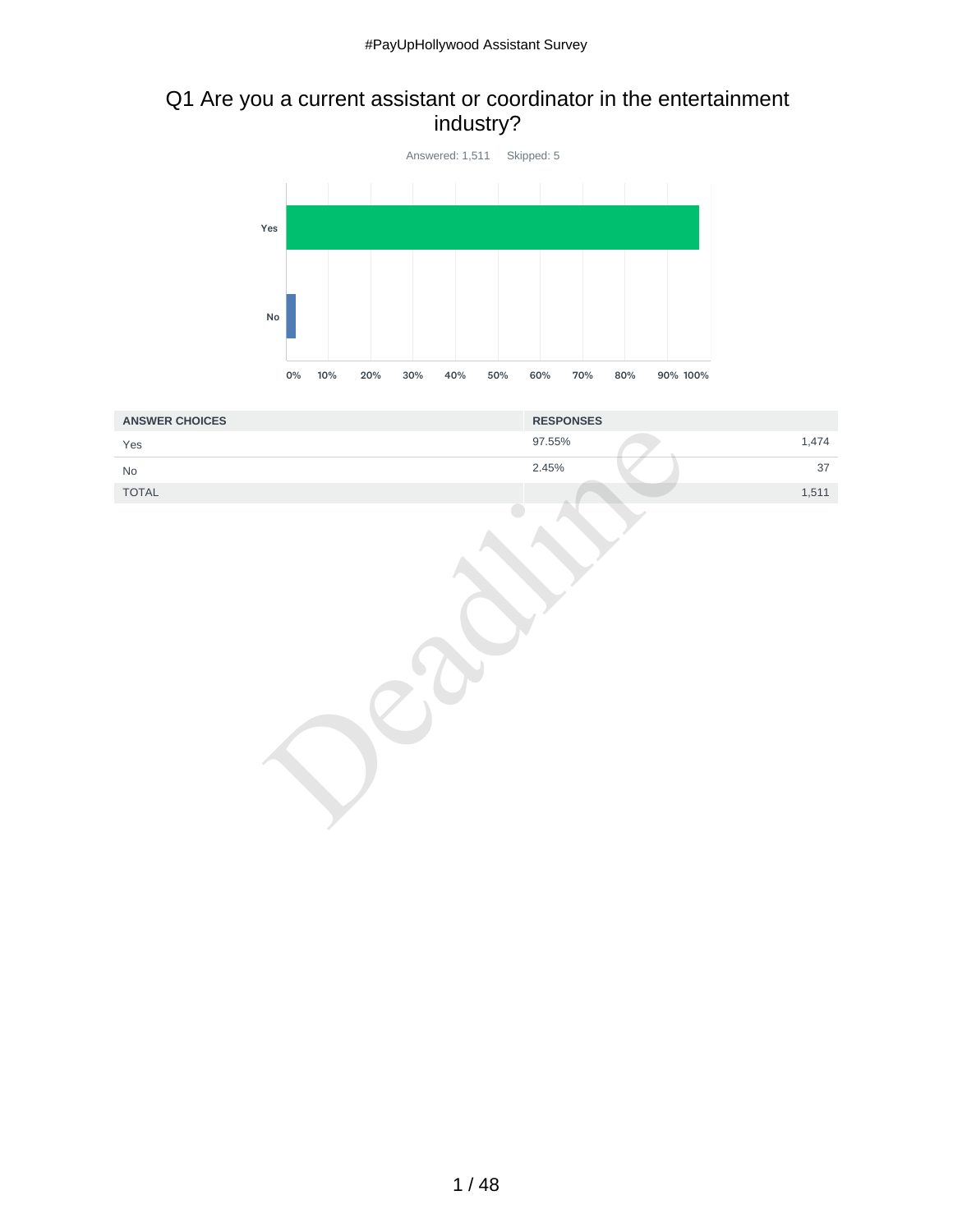# Q2 Type of employer?



| <b>Staffed</b><br>through a te<br>Other (please<br>specify)                                                                                 |                  |       |
|---------------------------------------------------------------------------------------------------------------------------------------------|------------------|-------|
| 80%<br>0%<br>10%<br>30%<br>40%<br>50%<br>60%<br>70%<br>90% 100%<br>20%                                                                      |                  |       |
| <b>ANSWER CHOICES</b>                                                                                                                       | <b>RESPONSES</b> |       |
| Studio/Network                                                                                                                              | 29.94%           | 453   |
| Representation Company (Agency/Management)                                                                                                  | 18.51%           | 280   |
| Production/Development Company or a POD                                                                                                     | 20.36%           | 308   |
| Department of a Production (i.e. Art, Writers, Wardrobe, Locations, Casting, etc. Includes any position on a production<br>except for Post) | 18.90%           | 286   |
| Post-Production (House or Department on a Production)                                                                                       | 2.84%            | 43    |
| Above-the-line Entity (Director, Producer, Line Producer, etc)                                                                              | 4.76%            | 72    |
| Staffed through a temp agency                                                                                                               | 1.12%            | 17    |
| Other (please specify)                                                                                                                      | 3.57%            | 54    |
| <b>TOTAL</b>                                                                                                                                |                  | 1,513 |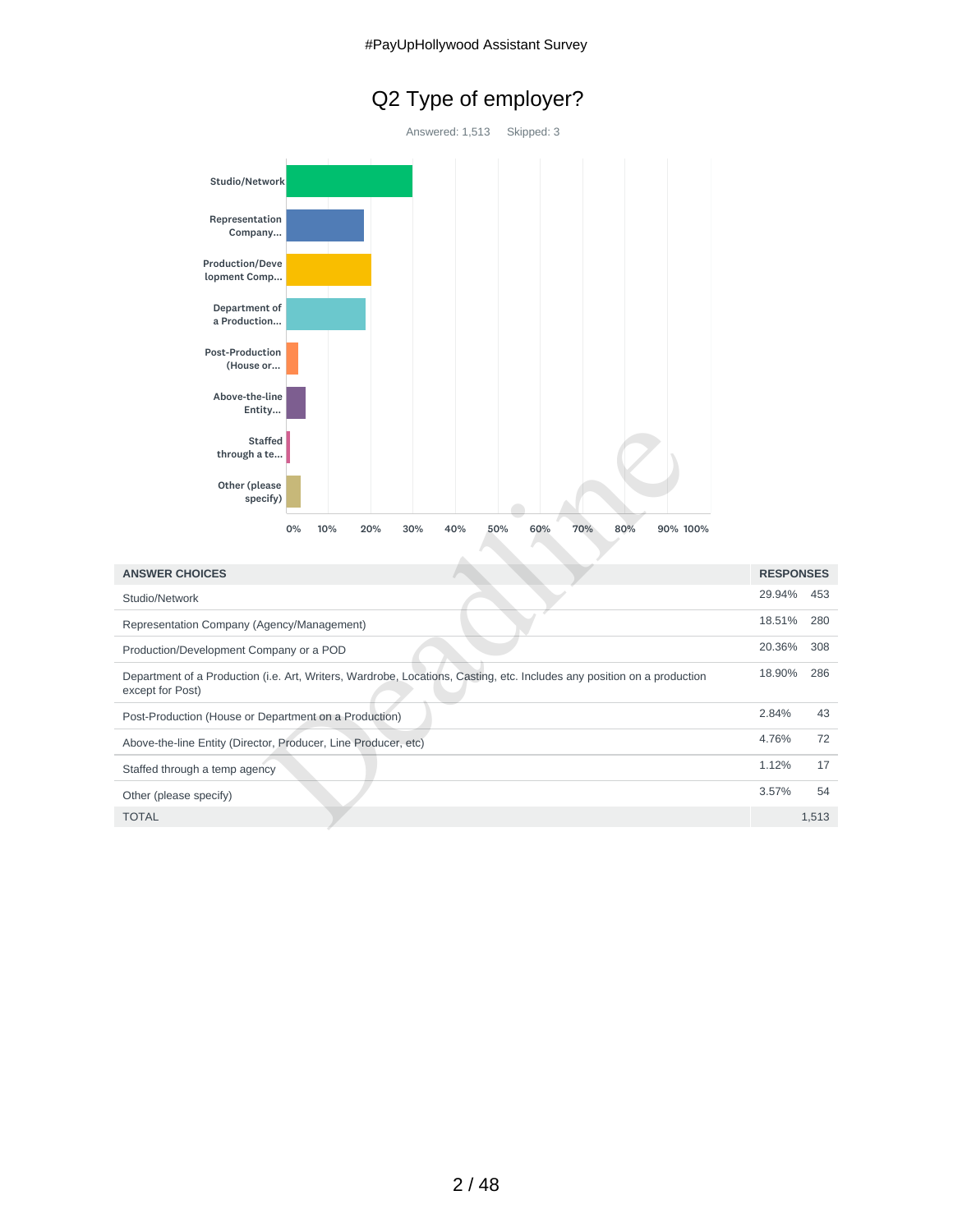## Q3 What is your current job title?

Answered: 1,510 Skipped: 6

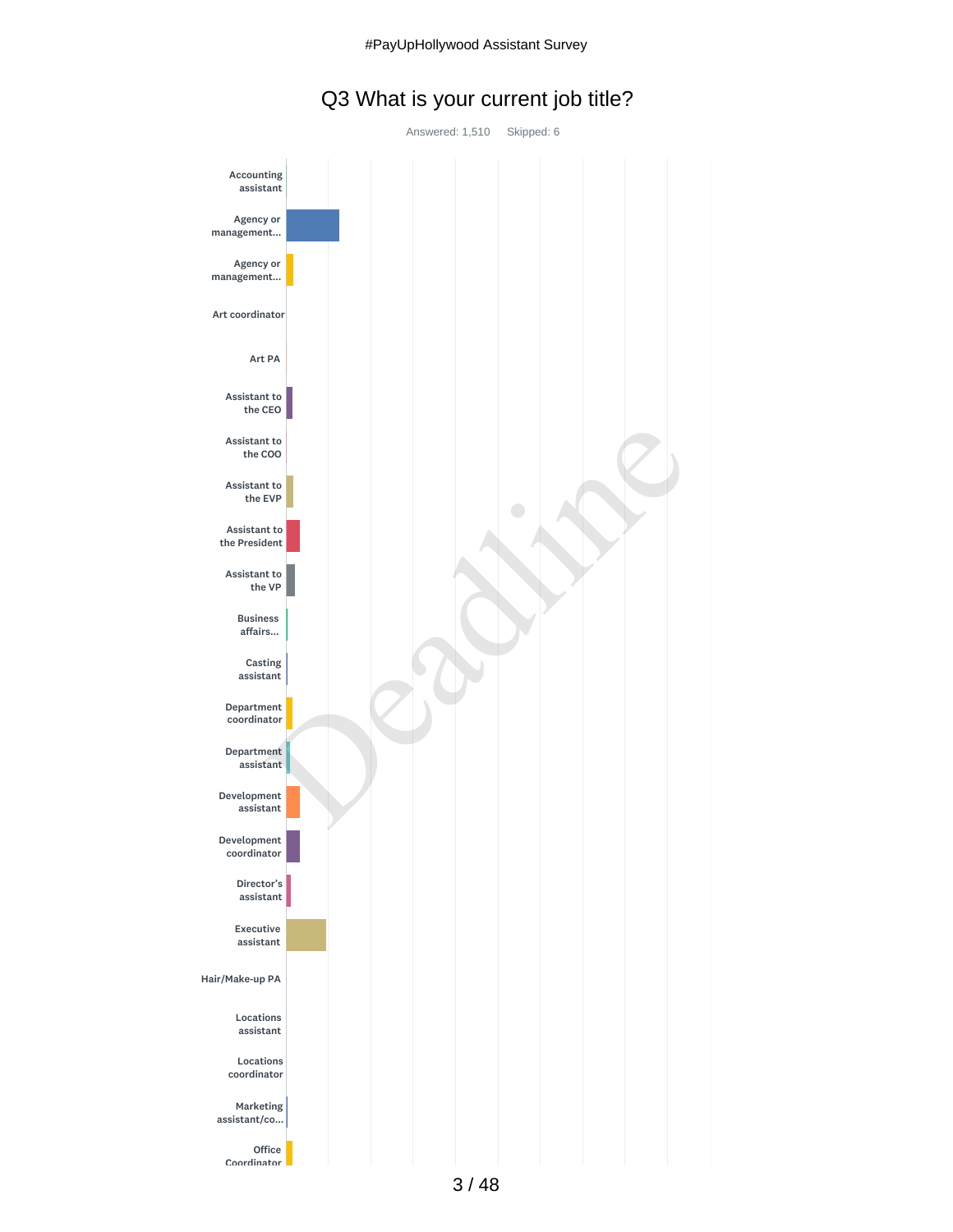

#### #PayUpHollywood Assistant Survey

| <b>ANSWER CHOICES</b>                    | <b>RESPONSES</b> |                |
|------------------------------------------|------------------|----------------|
| Accounting assistant                     | 0.26%            | $\overline{4}$ |
| Agency or management company assistant   | 12.72%           | 192            |
| Agency or management company coordinator | 1.85%            | 28             |
| Art coordinator                          | 0.00%            | $\mathbf 0$    |
| Art PA                                   | 0.13%            | 2              |
| Assistant to the CEO                     | 1.72%            | 26             |
| Assistant to the COO                     | 0.26%            | $\overline{4}$ |
| Assistant to the EVP                     | 1.92%            | 29             |
| Assistant to the President               | 3.38%            | 51             |
| Assistant to the VP                      | 2.32%            | 35             |
| <b>Business affairs assistant</b>        | 0.46%            | $\overline{7}$ |
| Casting assistant                        | 0.46%            | $\overline{7}$ |
| Denartment coordinator                   | 1.72%            | 26             |

Department coordinator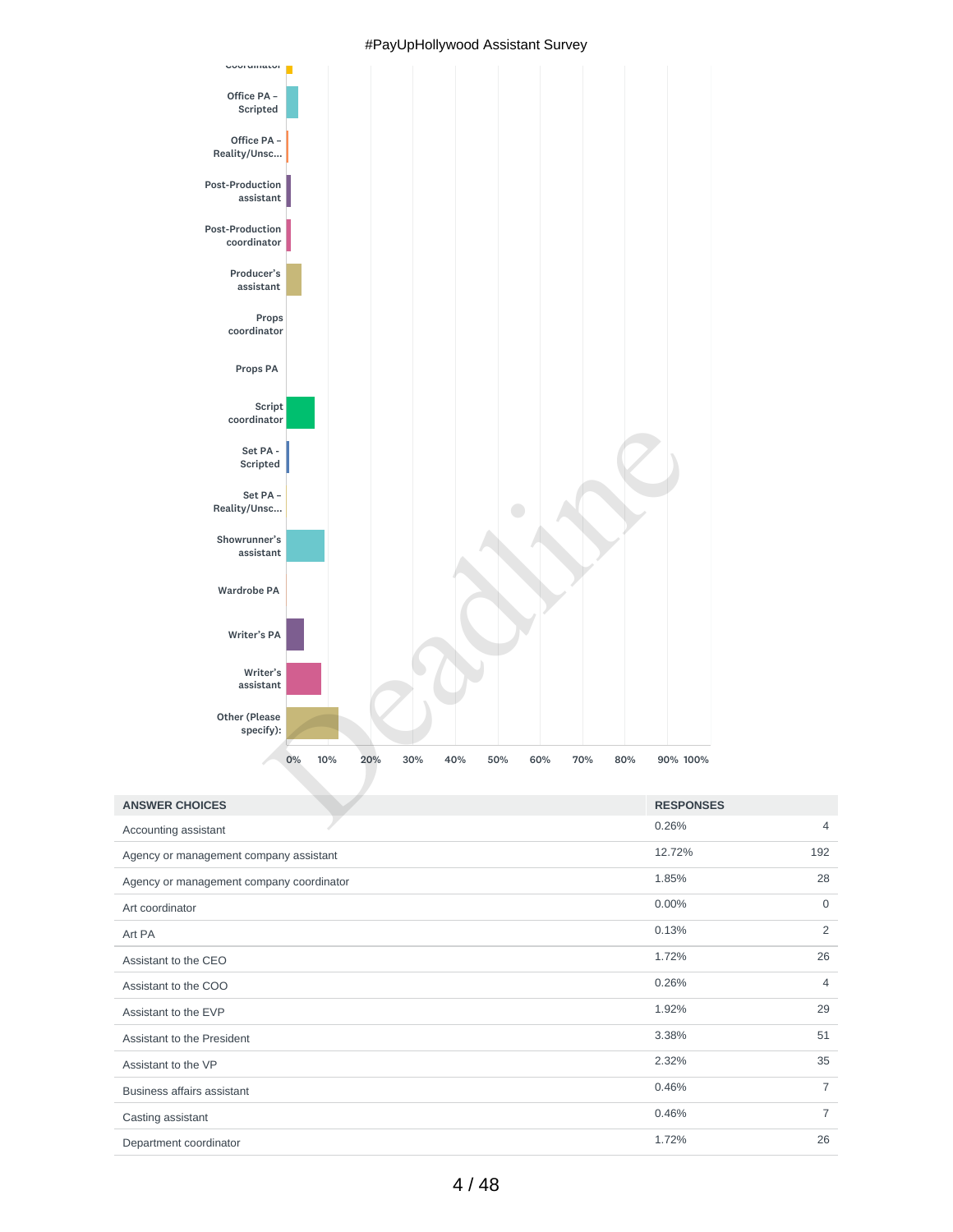#### #PayUpHollywood Assistant Survey

| Department assistant            | 0.99%  | 15                  |
|---------------------------------|--------|---------------------|
| Development assistant           | 3.38%  | 51                  |
| Development coordinator         | 3.38%  | 51                  |
| Director's assistant            | 1.19%  | 18                  |
| Executive assistant             | 9.67%  | 146                 |
| Hair/Make-up PA                 | 0.00%  | $\mathbf 0$         |
| Locations assistant             | 0.00%  | $\mathsf{O}\xspace$ |
| Locations coordinator           | 0.00%  | $\mathsf{O}\xspace$ |
| Marketing assistant/coordinator | 0.33%  | 5                   |
| Office Coordinator              | 1.59%  | 24                  |
| Office PA - Scripted            | 2.85%  | 43                  |
| Office PA - Reality/Unscripted  | 0.60%  | 9                   |
| Post-Production assistant       | 1.26%  | 19                  |
| Post-Production coordinator     | 1.26%  | 19                  |
| Producer's assistant            | 3.71%  | 56                  |
| Props coordinator               | 0.00%  | $\mathbf 0$         |
| Props PA                        | 0.00%  | $\mathbf 0$         |
| Script coordinator              | 6.89%  | 104                 |
| Set PA - Scripted               | 0.79%  | 12                  |
| Set PA - Reality/Unscripted     | 0.26%  | $\overline{4}$      |
| Showrunner's assistant          | 9.14%  | 138                 |
| Wardrobe PA                     | 0.13%  | $\overline{2}$      |
| Writer's PA                     | 4.37%  | 66                  |
| Writer's assistant              | 8.41%  | 127                 |
| Other (Please specify):         | 12.58% | 190                 |
| <b>TOTAL</b>                    |        | 1,510               |
|                                 |        |                     |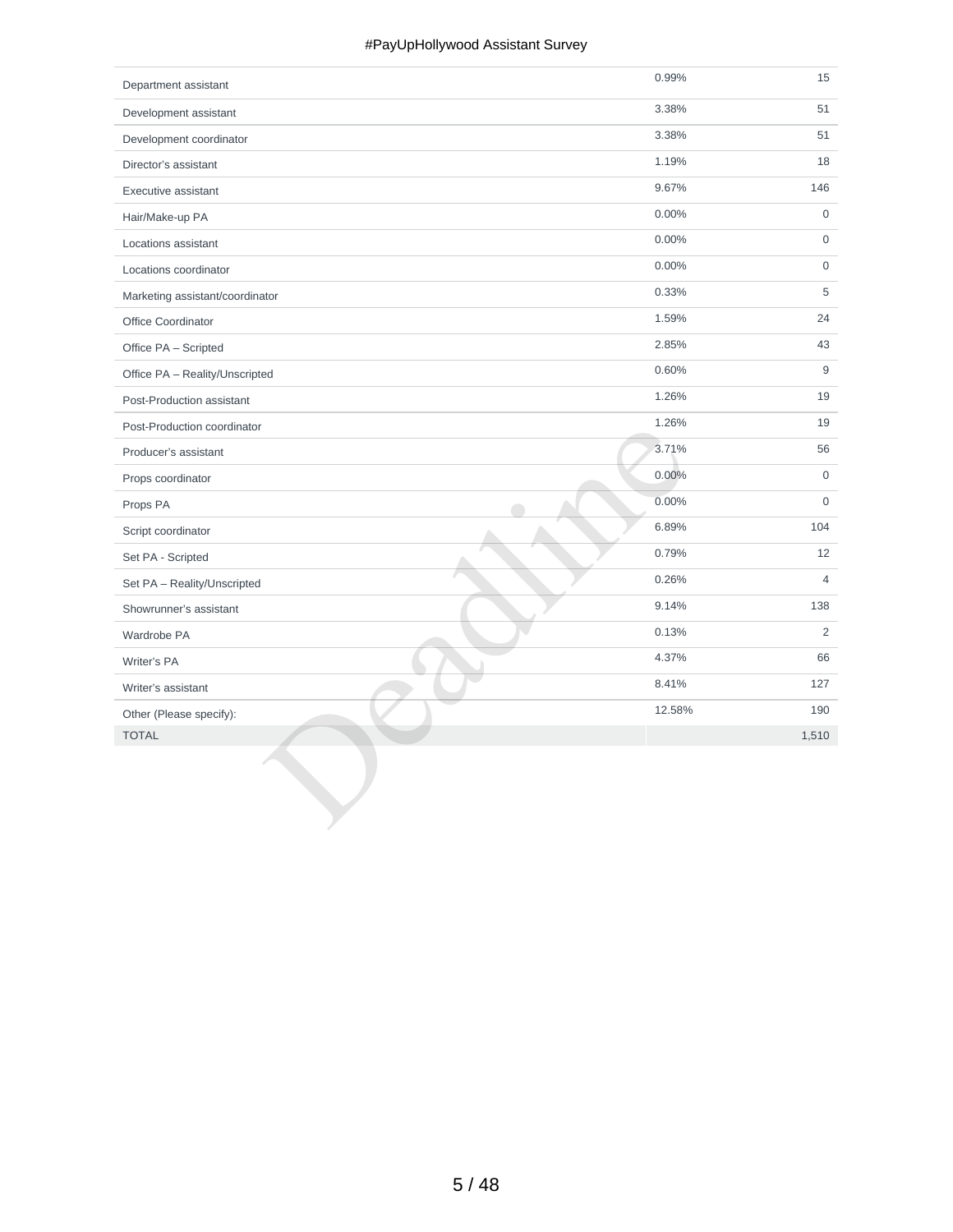

# Q4 What are your job duties as outlined for your current position?

| <b>ANSWER CHOICES</b>                                 | <b>RESPONSES</b> |       |
|-------------------------------------------------------|------------------|-------|
| Scheduling for employer(s)                            | 69.75%           | 1,049 |
| Scheduling client auditions, appearances, etc.        | 22.47%           | 338   |
| Rolling calls                                         | 62.03%           | 933   |
| Vendor coordination                                   | 25.93%           | 390   |
| Document preparation                                  | 76.40%           | 1,149 |
| Reading, editing or typing scripts                    | 59.64%           | 897   |
| Research                                              | 65.16%           | 980   |
| Script or Book coverage                               | 37.70%           | 567   |
| Summarizing or transcribing writing or notes sessions | 53.66%           | 807   |
| Restocking office supplies                            | 46.41%           | 698   |
| Tracking client pay or projects                       | 31.91%           | 480   |
| Travel                                                | 53.06%           | 798   |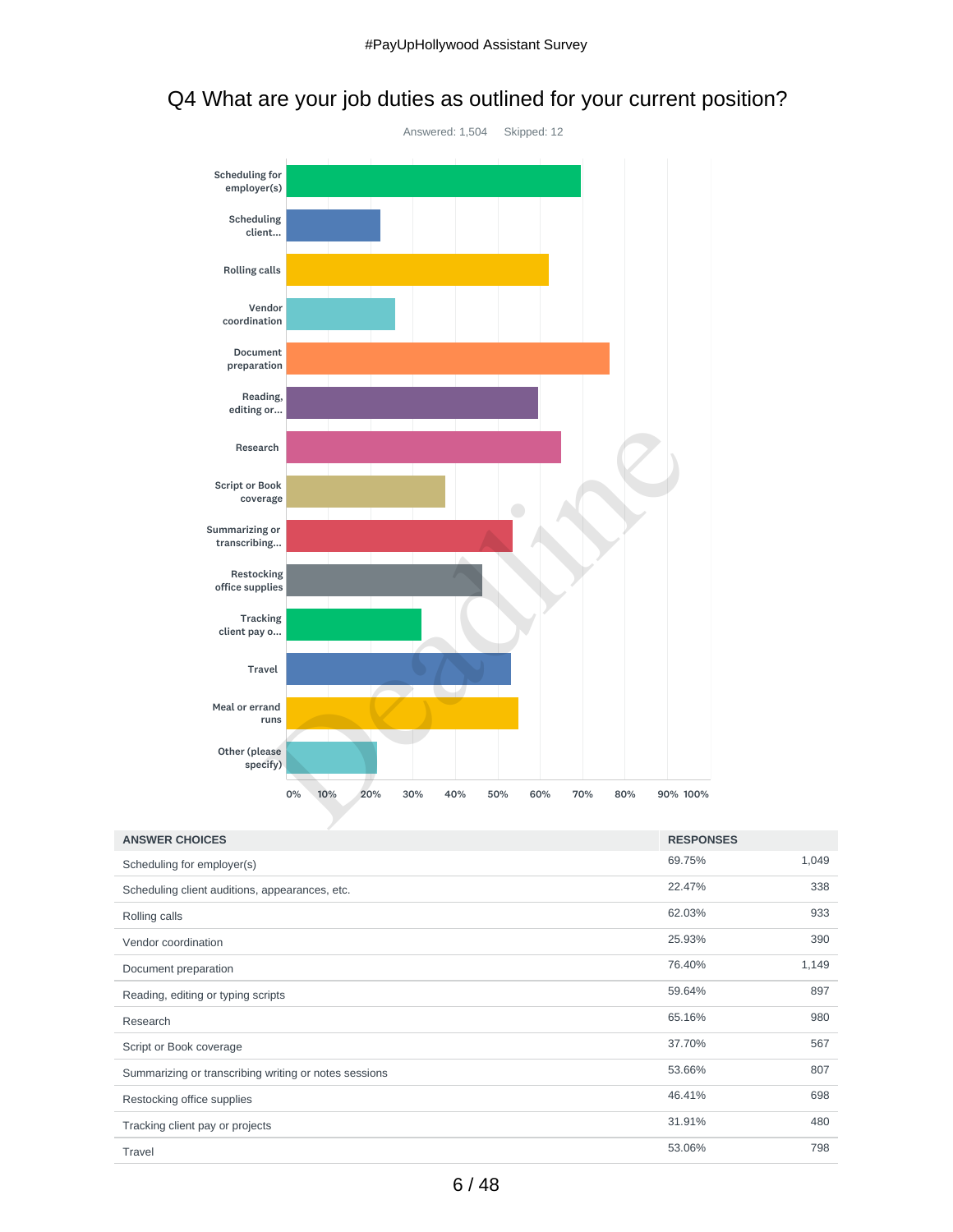#### #PayUpHollywood Assistant Survey

| Meal or errand runs      | 54.92% | 826 |
|--------------------------|--------|-----|
| Other (please specify)   | 21.61% | 325 |
| Total Respondents: 1,504 |        |     |

Deadlished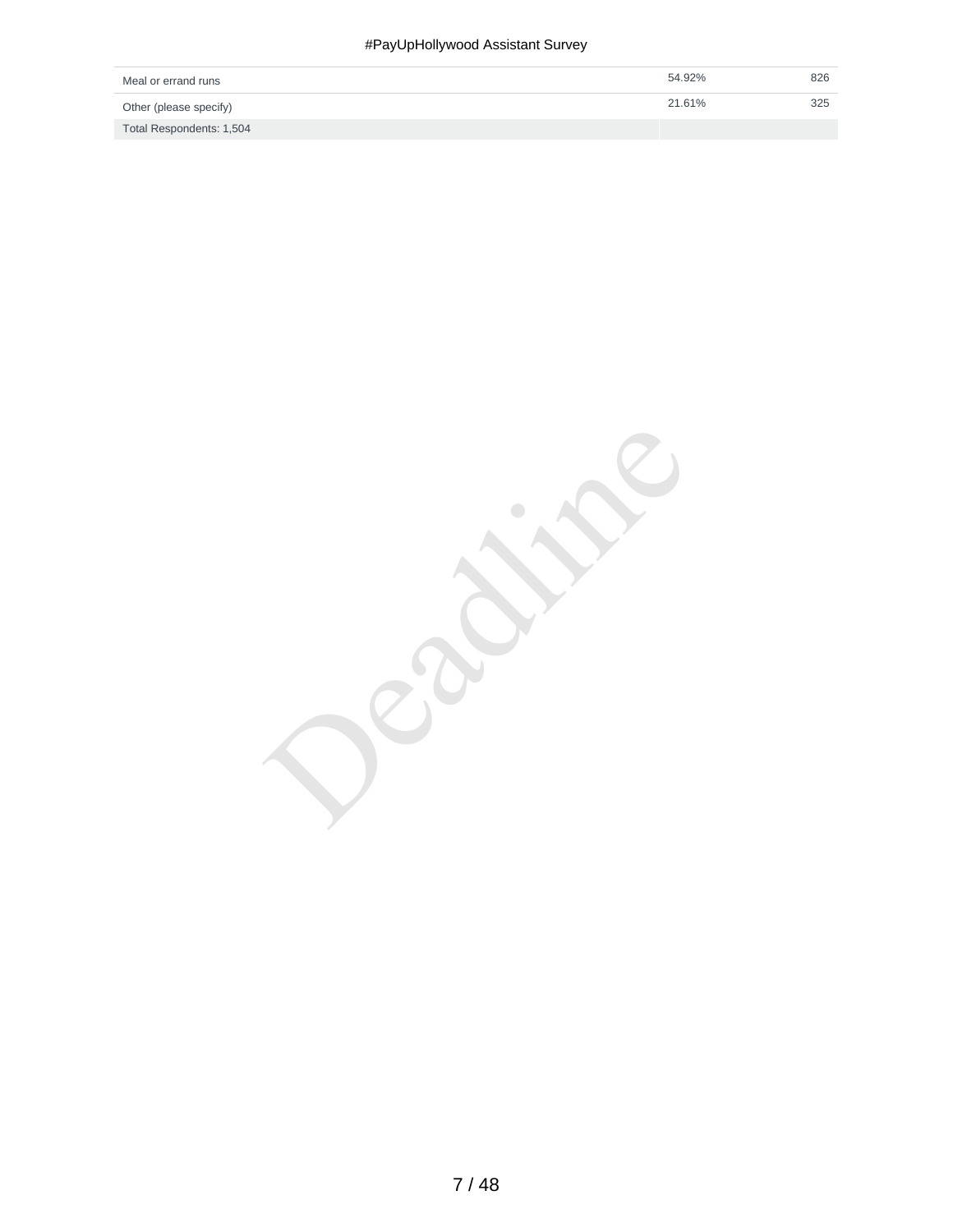## Q5 What tasks beyond your formal assistant duties are you regularly asked to perform?



| <b>ANSWER CHOICES</b>                  | <b>RESPONSES</b> |
|----------------------------------------|------------------|
| Personal errands outside of work hours | 31.70%<br>253    |
| Personal errands during work hours     | 81.33%<br>649    |
| Childcare                              | 58<br>7.27%      |
| Other? Please share examples:          | 26.69%<br>213    |
| <b>Total Respondents: 798</b>          |                  |
|                                        |                  |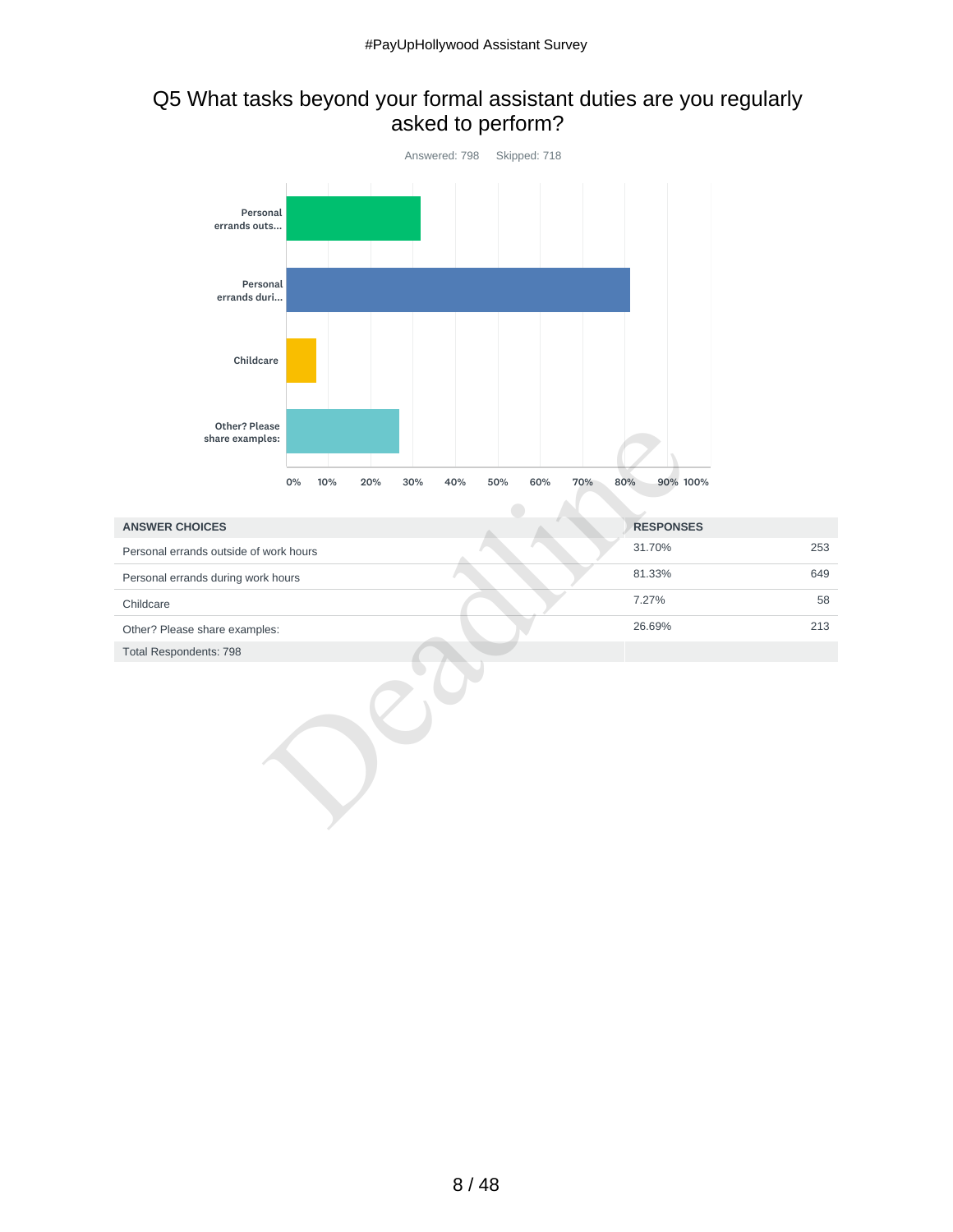# Q6 How many employees does your employer have?



| <b>ANSWER CHOICES</b> | <b>RESPONSES</b> |
|-----------------------|------------------|
| 25 or fewer           | 626<br>41.43%    |
| 26 or more            | 58.57%<br>885    |
| TOTAL                 | 1,511            |
|                       |                  |

9 / 48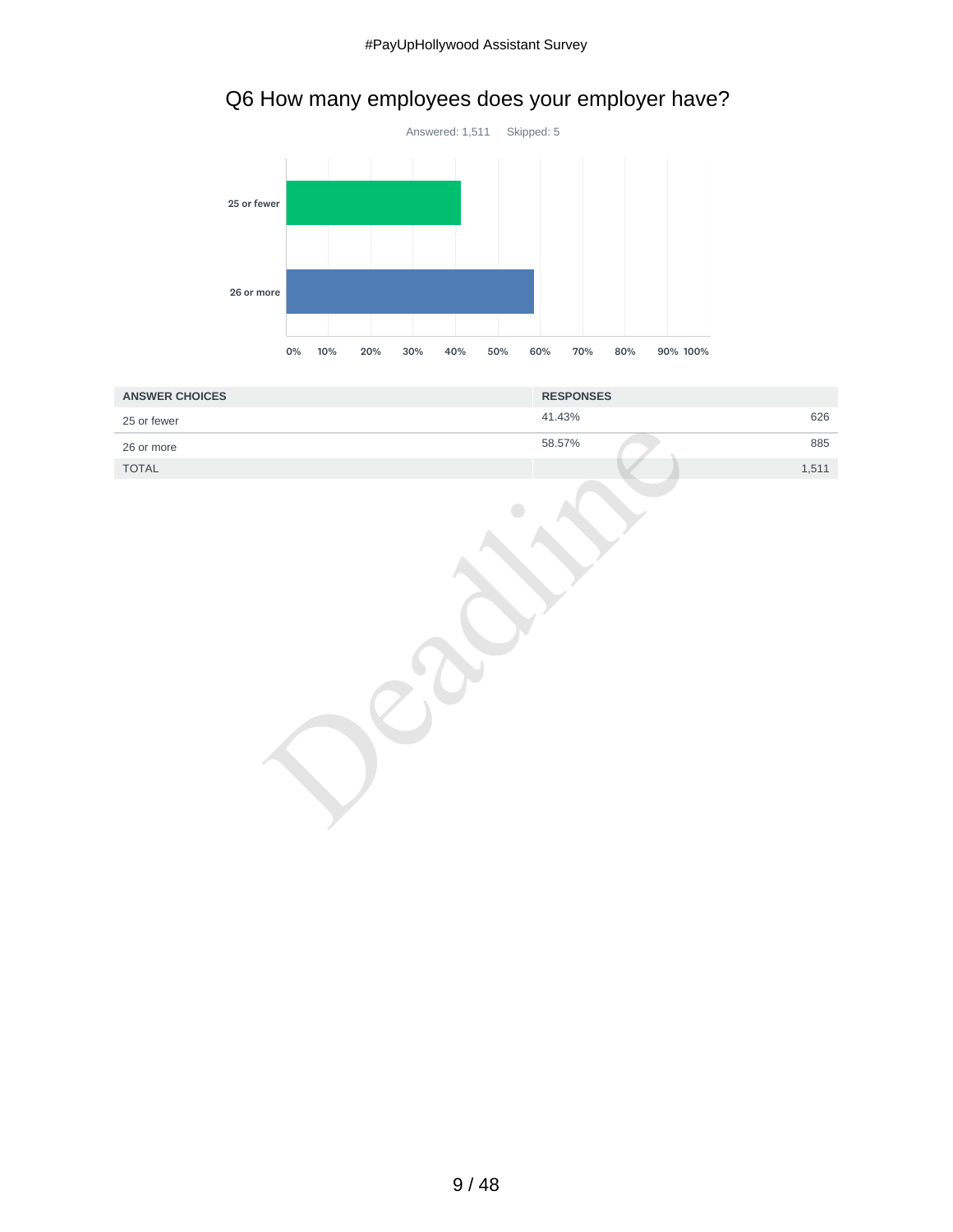# Q7 What gender do you identify as?



| <b>ANSWER CHOICES</b>    | <b>RESPONSES</b> |     |
|--------------------------|------------------|-----|
| Female                   | 69.39%           | 893 |
| Male                     | 29.06%           | 374 |
| Transgender              | 0.78%            | 10  |
| Nonbinary                | 1.55%            | 20  |
| Total Respondents: 1,287 |                  |     |
|                          |                  |     |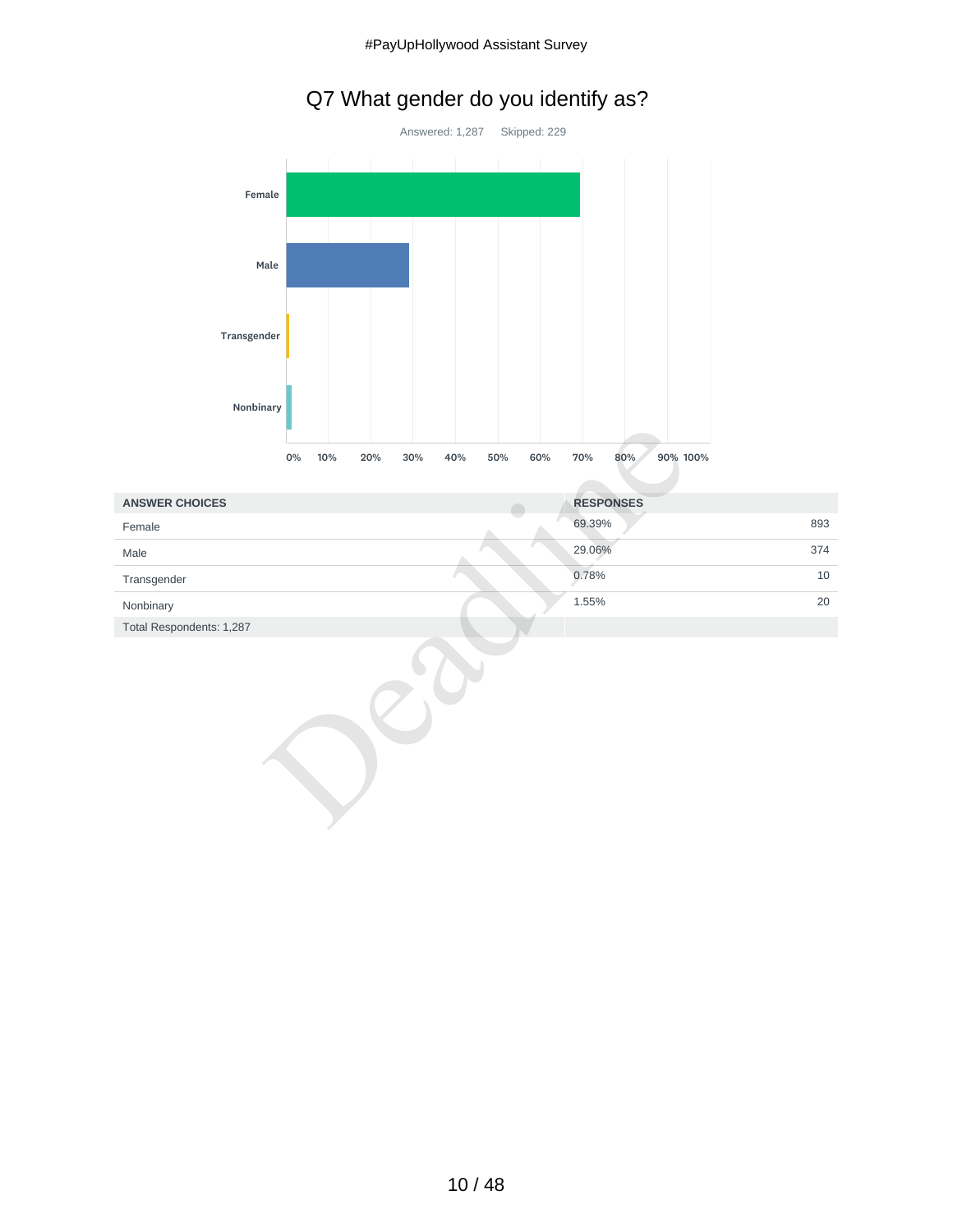# Q8 What is your age?



|                       | 75 or older             |            |                               |                     |
|-----------------------|-------------------------|------------|-------------------------------|---------------------|
|                       | 0%<br>10%<br>20%<br>30% | 40%<br>50% | 60%<br>70%<br>80%<br>90% 100% |                     |
| <b>ANSWER CHOICES</b> |                         |            | <b>RESPONSES</b>              |                     |
| 18 to 24              |                         |            | 23.08%                        | 297                 |
| 25 to 34              |                         |            | 68.61%                        | 883                 |
| 35 to 44              |                         |            | 7.38%                         | 95                  |
| 45 to 54              |                         |            | 0.85%                         | 11                  |
| 55 to 64              |                         |            | 0.08%                         | $\mathbf{1}$        |
| 65 to 74              |                         |            | 0.00%                         | $\mathsf{O}\xspace$ |
| 75 or older           |                         |            | 0.00%                         | $\mathbf 0$         |
| <b>TOTAL</b>          |                         |            |                               | 1,287               |
|                       |                         |            |                               |                     |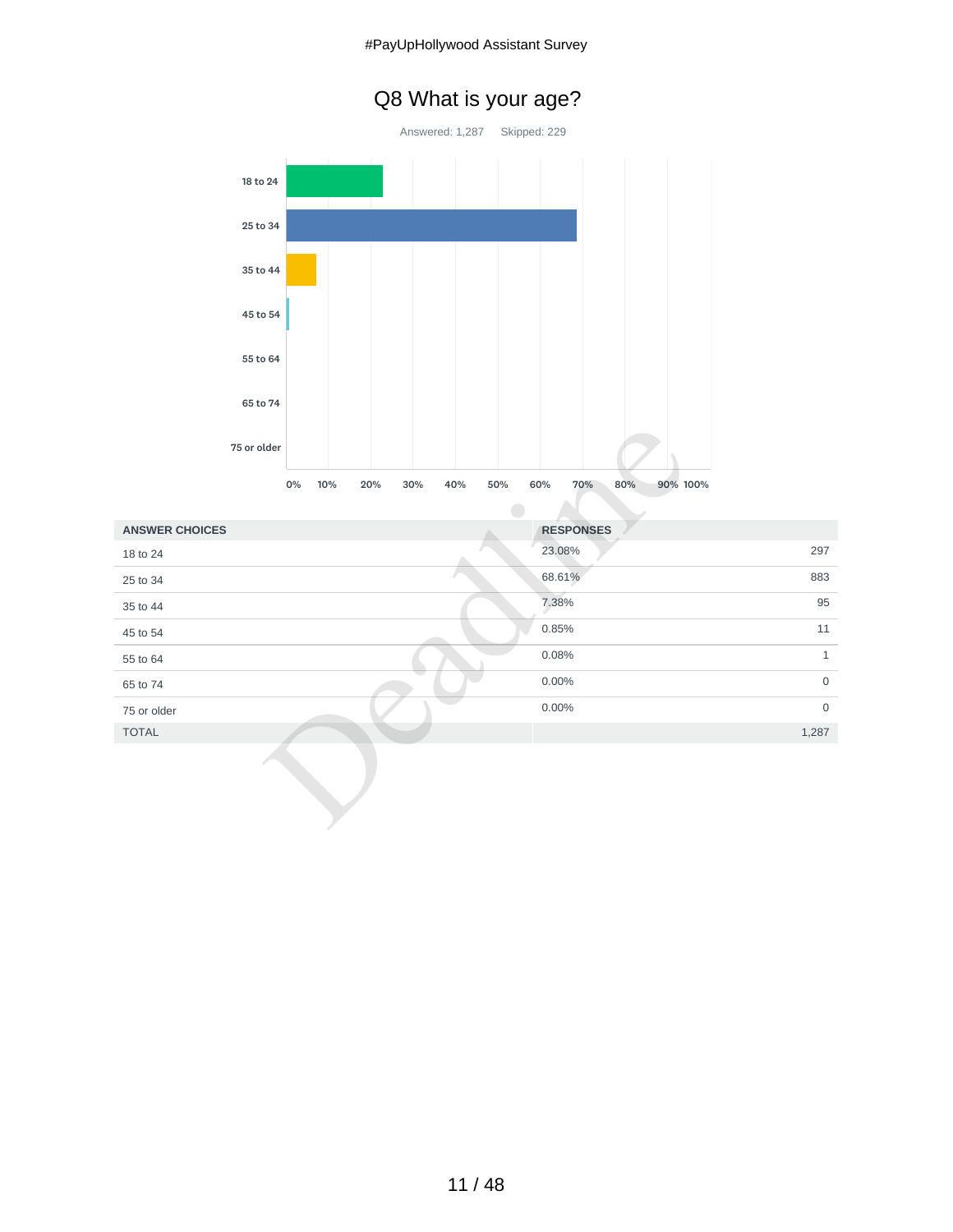# Q9 What is your ethnicity (check all that apply)?



| Other                        |           |            |            |     |                        |       |
|------------------------------|-----------|------------|------------|-----|------------------------|-------|
|                              | 0%<br>10% | 30%<br>20% | 50%<br>40% | 60% | 70%<br>80%<br>90% 100% |       |
| <b>ANSWER CHOICES</b>        |           |            |            |     | <b>RESPONSES</b>       |       |
| White                        |           |            |            |     | 78.21%                 | 1,005 |
| <b>Black</b>                 |           |            |            |     | 8.72%                  | 112   |
| Latinx                       |           |            |            |     | 9.88%                  | 127   |
| Asian/Pacific Islander       |           |            |            |     | 9.03%                  | 116   |
| Native American              |           |            |            |     | 0.70%                  | 9     |
| Middle Eastern/North African |           |            |            |     | 2.02%                  | 26    |
| Other                        |           |            |            |     | 1.48%                  | 19    |
| Total Respondents: 1,285     |           |            |            |     |                        |       |
|                              |           |            |            |     |                        |       |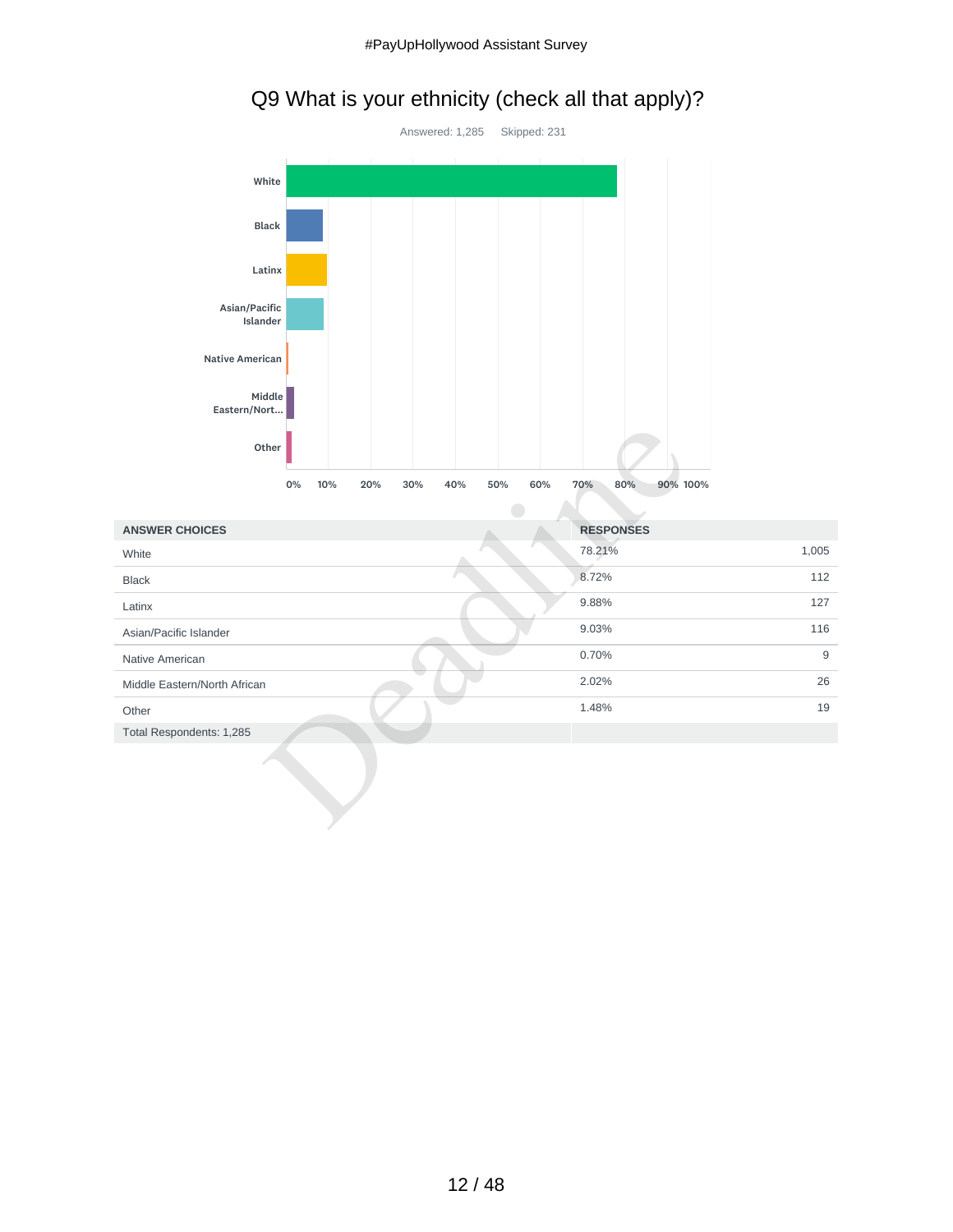



|                        | 0%<br>90% 100%<br>10%<br>20%<br>30%<br>40%<br>50%<br>60%<br>70%<br>80% |       |
|------------------------|------------------------------------------------------------------------|-------|
| <b>ANSWER CHOICES</b>  | <b>RESPONSES</b>                                                       |       |
| 0-1 years              | 11.29%                                                                 | 145   |
| 1-3 years              | 39.95%                                                                 | 513   |
| 3-5 years              | 27.34%                                                                 | 351   |
| More than 5 years      | 19.63%                                                                 | 252   |
| Other (please specify) | 1.79%                                                                  | 23    |
| <b>TOTAL</b>           |                                                                        | 1,284 |
|                        |                                                                        |       |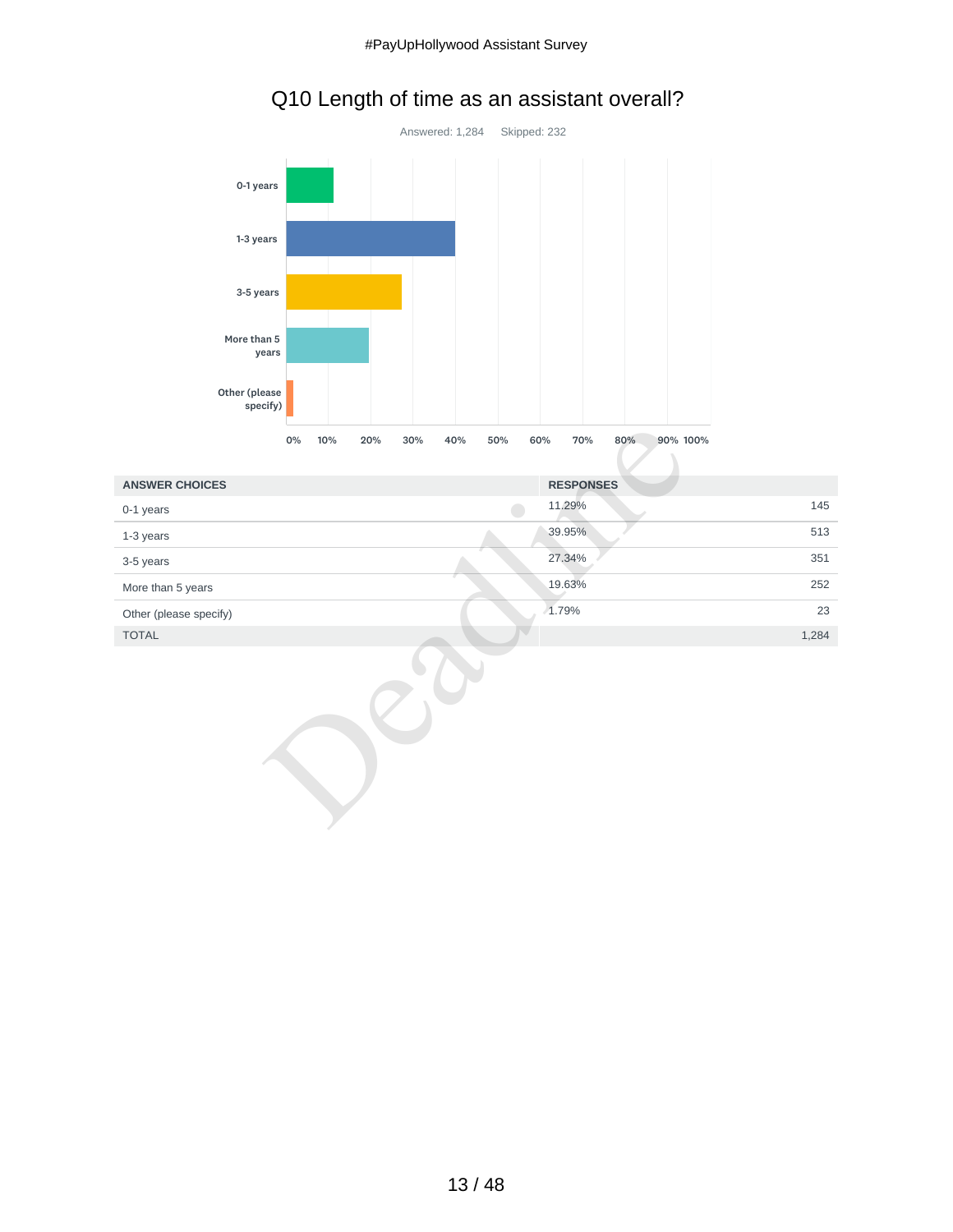## Q11 Are you an employee or a freelancer/independent contractor?



|                                                                                     | 0% | 10%<br>20% | 30% | 40% | 50% | 60% | 70% | 80% | 90% 100% |                  |       |
|-------------------------------------------------------------------------------------|----|------------|-----|-----|-----|-----|-----|-----|----------|------------------|-------|
|                                                                                     |    |            |     |     |     |     |     |     |          |                  |       |
| <b>ANSWER CHOICES</b>                                                               |    |            |     |     |     |     |     |     |          | <b>RESPONSES</b> |       |
| Full-time employee                                                                  |    |            |     |     |     |     |     |     |          | 66.80%           | 859   |
| Part-time employee                                                                  |    |            |     |     |     |     |     |     |          | 1.17%            | 15    |
| Seasonal employee (employed full time but not year-round, i.e. TV/Film productions) |    |            |     |     |     |     |     |     |          | 23.79%           | 306   |
| Freelancer/independent contractor                                                   |    |            |     |     |     |     |     |     |          | 8.24%            | 106   |
| <b>TOTAL</b>                                                                        |    |            |     |     |     |     |     |     |          |                  | 1,286 |
|                                                                                     |    |            |     |     |     |     |     |     |          |                  |       |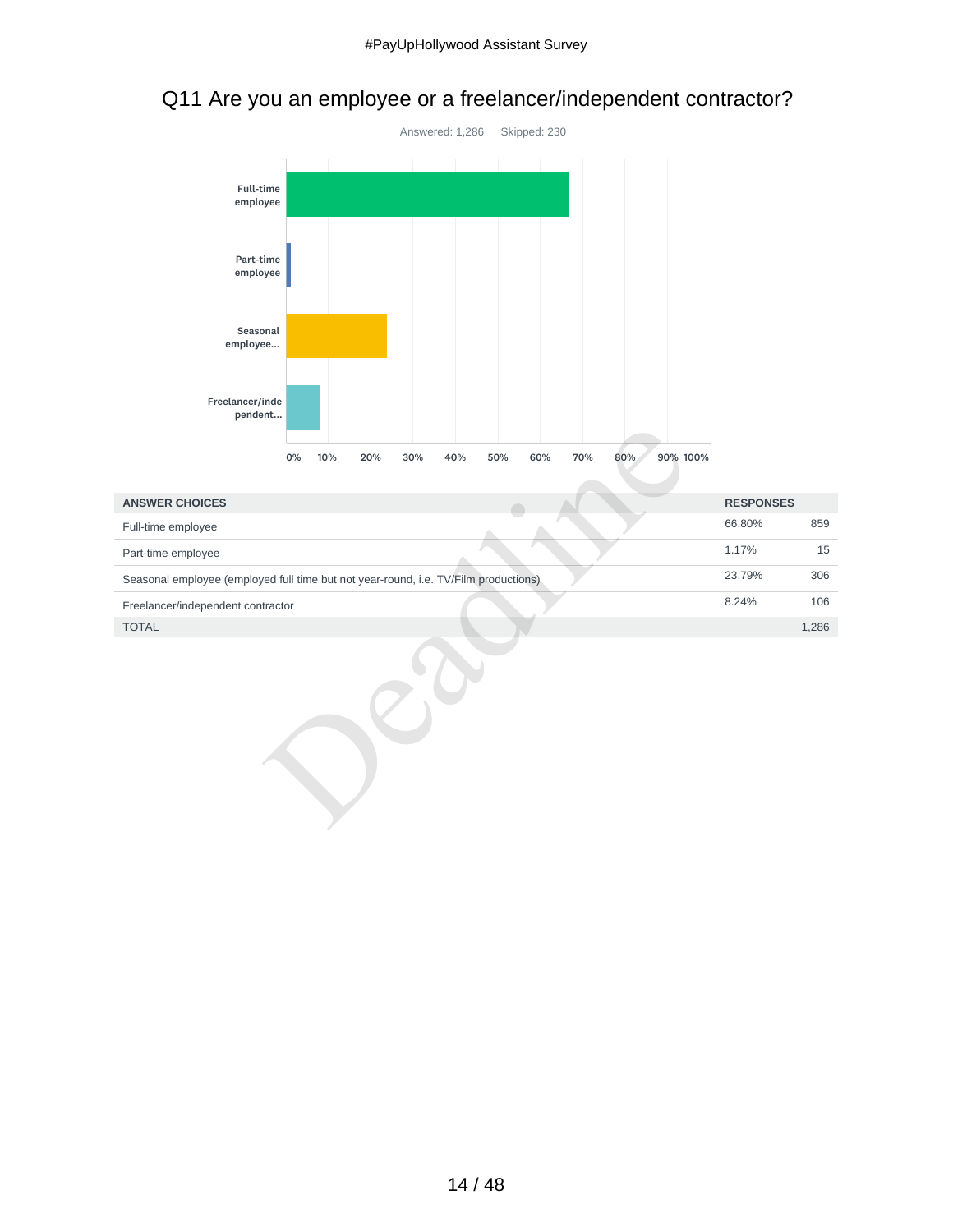## Q12 If you are classified as an independent contractor, is your position/the services you perform:



| continue onc                                                                                                   |                  |     |
|----------------------------------------------------------------------------------------------------------------|------------------|-----|
| 90% 100%<br>0%<br>10%<br>60%<br>70%<br>20%<br>30%<br>40%<br>50%<br>80%                                         |                  |     |
|                                                                                                                |                  |     |
| <b>ANSWER CHOICES</b>                                                                                          | <b>RESPONSES</b> |     |
| Directly managed and guided by your supervisor, in terms of how you are completing the tasks you are assigned? | 41.03%           | 96  |
| Part of the core function of your supervisor's business?                                                       | 18.38%           | 43  |
| Generally expected to perform work on-site?                                                                    | 20.51%           | 48  |
| Performed with equipment/software provided by your supervisor?                                                 | 2.14%            | 5   |
| Will the role continue once the current need/task has been completed?                                          | 4.70%            | 11  |
| <b>TOTAL</b>                                                                                                   |                  | 234 |
|                                                                                                                |                  |     |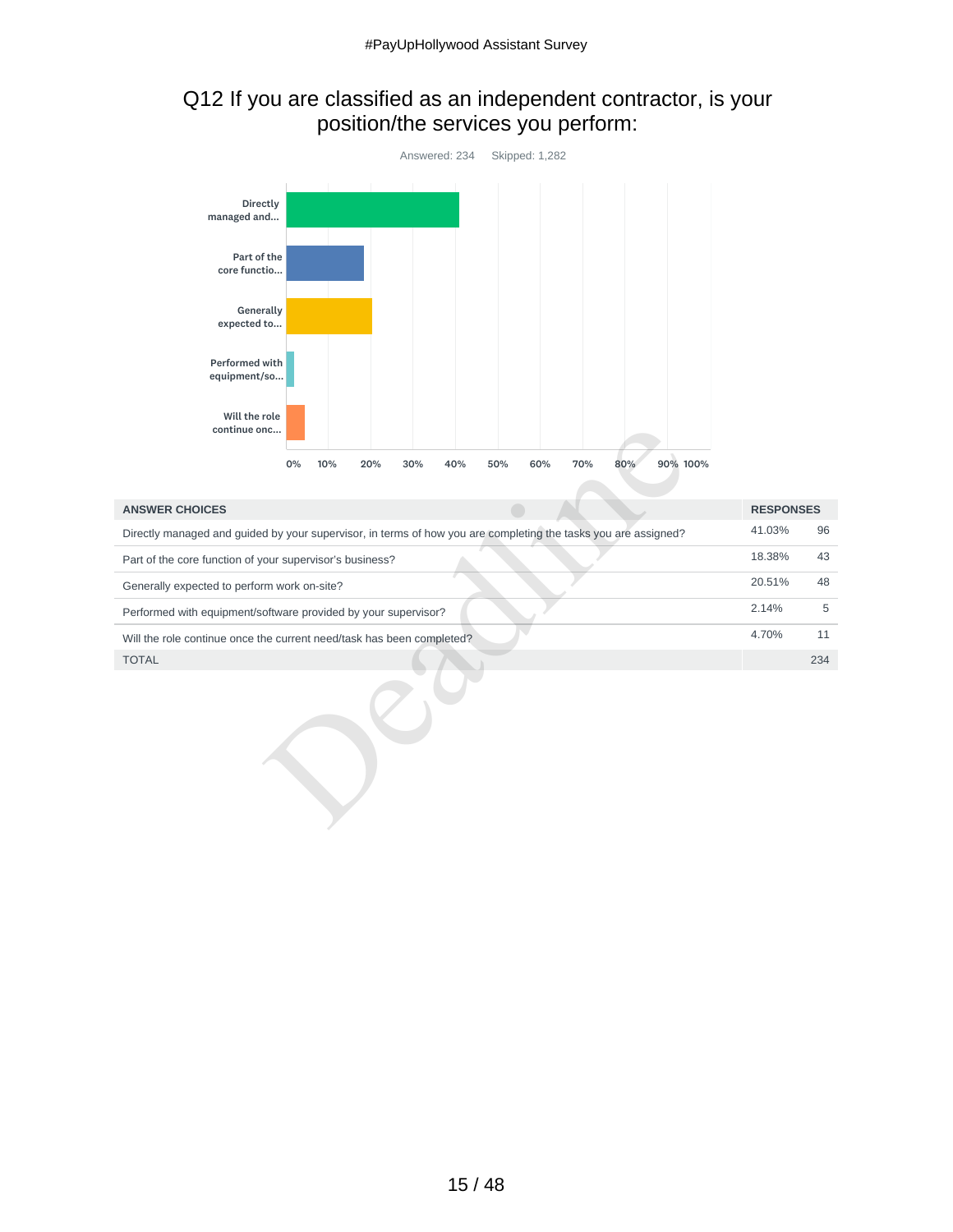## Q13 What is your current annual salary/rate of pay for your assistant position?



| <b>ANSWER CHOICES</b>          | <b>RESPONSES</b> |              |
|--------------------------------|------------------|--------------|
| Less than \$30,000             | 10.90%           | 140          |
| \$30,000-\$40,000              | 29.52%           | 379          |
| \$40,000-\$50,000              | 23.99%           | 308          |
| \$50,000-\$60,000              | 11.06%           | 142          |
| \$60,000-\$70,000              | 2.57%            | 33           |
| \$70,000-\$80,000              | 1.25%            | 16           |
| \$80,000-\$90,000              | 0.08%            | $\mathbf{1}$ |
| \$90,000 and above             | 0.47%            | 6            |
| I am not paid an annual salary | 16.98%           | 218          |
| Other (please specify)         | 3.19%            | 41           |
| <b>TOTAL</b>                   |                  | 1,284        |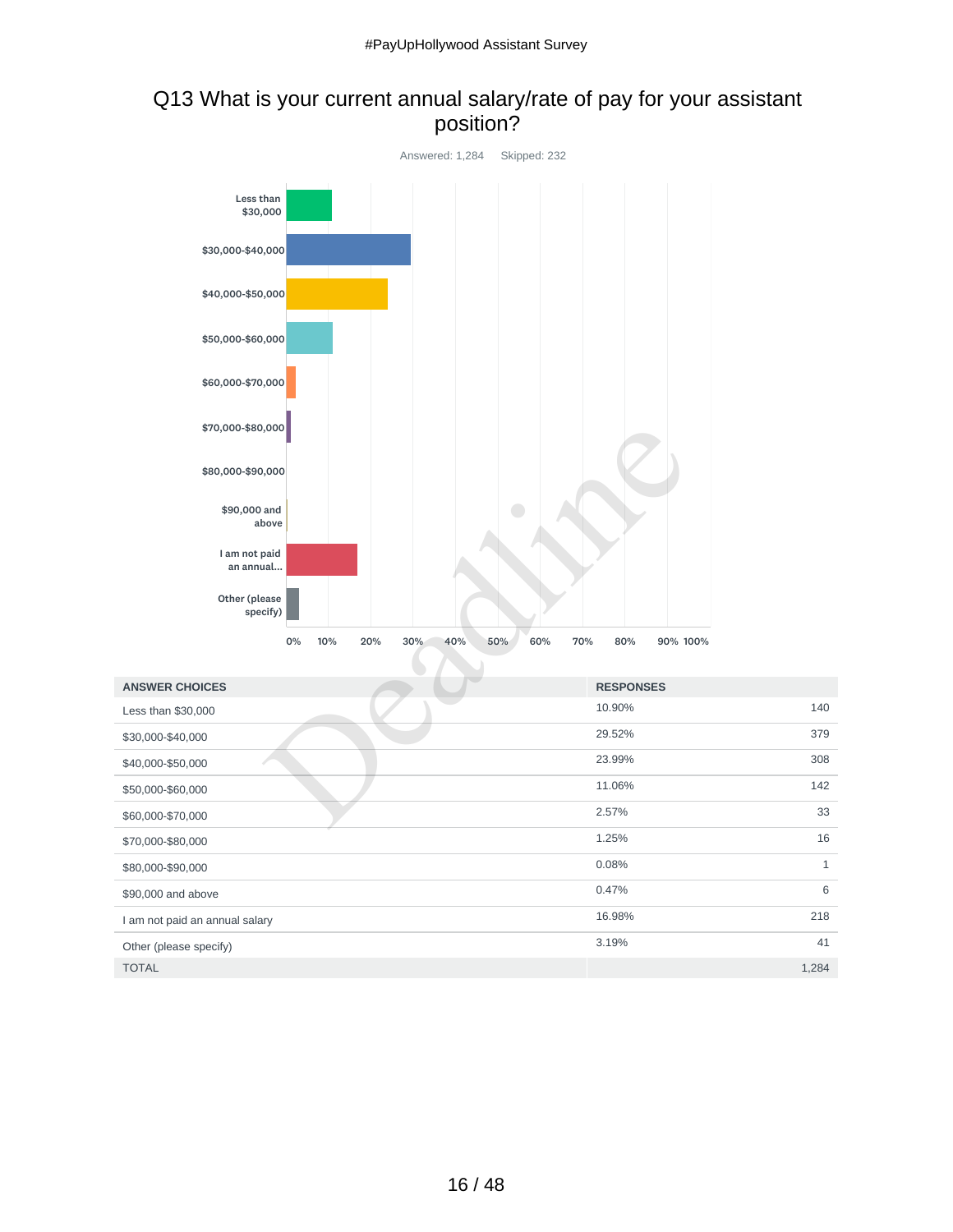#### Q14 What is your current weekly salary/weekly rate of pay for your assistant position BEFORE taxes? Please do NOT include overtime unless it is built in.



| <b>ANSWER CHOICES</b>         | <b>RESPONSES</b> |
|-------------------------------|------------------|
| Less than \$500               | 20<br>1.57%      |
| \$500-\$600                   | 89<br>6.99%      |
| \$600-\$700                   | 138<br>10.84%    |
| \$700-\$800                   | 12.57%<br>160    |
| \$800-\$900                   | 215<br>16.89%    |
| \$900-\$1,000                 | 202<br>15.87%    |
| \$1,00-\$1,100                | 145<br>11.39%    |
| \$1,100-\$1,200               | 8.96%<br>114     |
| \$1,200-\$1,300               | 48<br>3.77%      |
| \$1,300 and above             | 46<br>3.61%      |
| I am not paid a weekly salary | 79<br>6.21%      |
| Other (please specify)        | 17<br>1.34%      |
| <b>TOTAL</b>                  | 1,273            |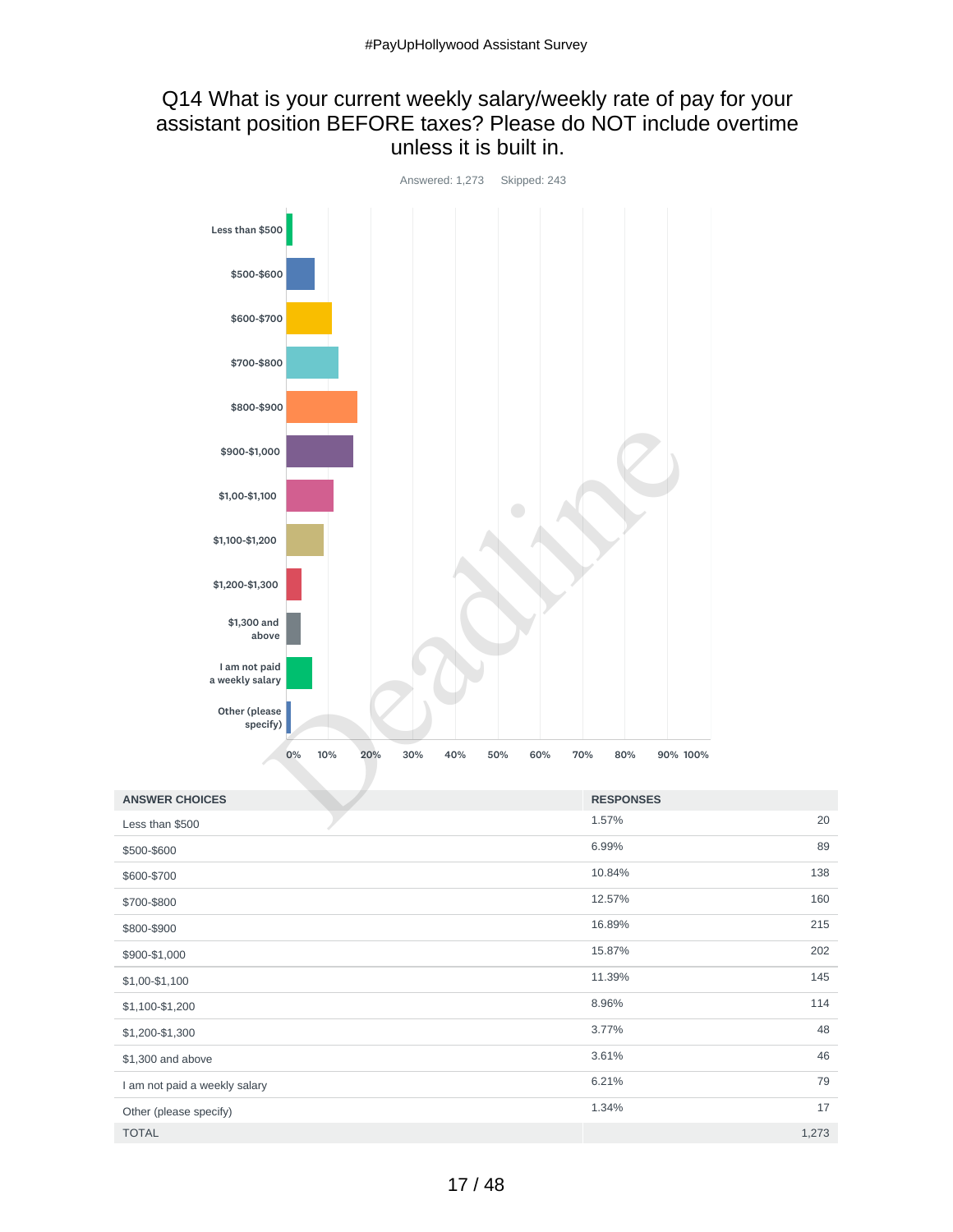#### Q15 What is your current weekly salary/weekly rate of pay for your assistant position AFTER taxes? Please do NOT include overtime unless it is built in.



| <b>ANSWER CHOICES</b>         | <b>RESPONSES</b> |                |
|-------------------------------|------------------|----------------|
| Less than \$500               | 8.47%            | 107            |
| \$500-\$600                   | 14.16%           | 179            |
| \$600-\$700                   | 19.54%           | 247            |
| \$700-\$800                   | 22.31%           | 282            |
| \$800-\$900                   | 16.85%           | 213            |
| \$900-\$1,000                 | 6.65%            | 84             |
| \$1,00-\$1,100                | 2.69%            | 34             |
| \$1,100-\$1,200               | 1.34%            | 17             |
| \$1,200-\$1,300               | 0.55%            | $\overline{7}$ |
| \$1,300 and above             | 0.79%            | 10             |
| I am not paid a weekly salary | 5.46%            | 69             |
| Other (please specify)        | 1.19%            | 15             |
| <b>TOTAL</b>                  |                  | 1,264          |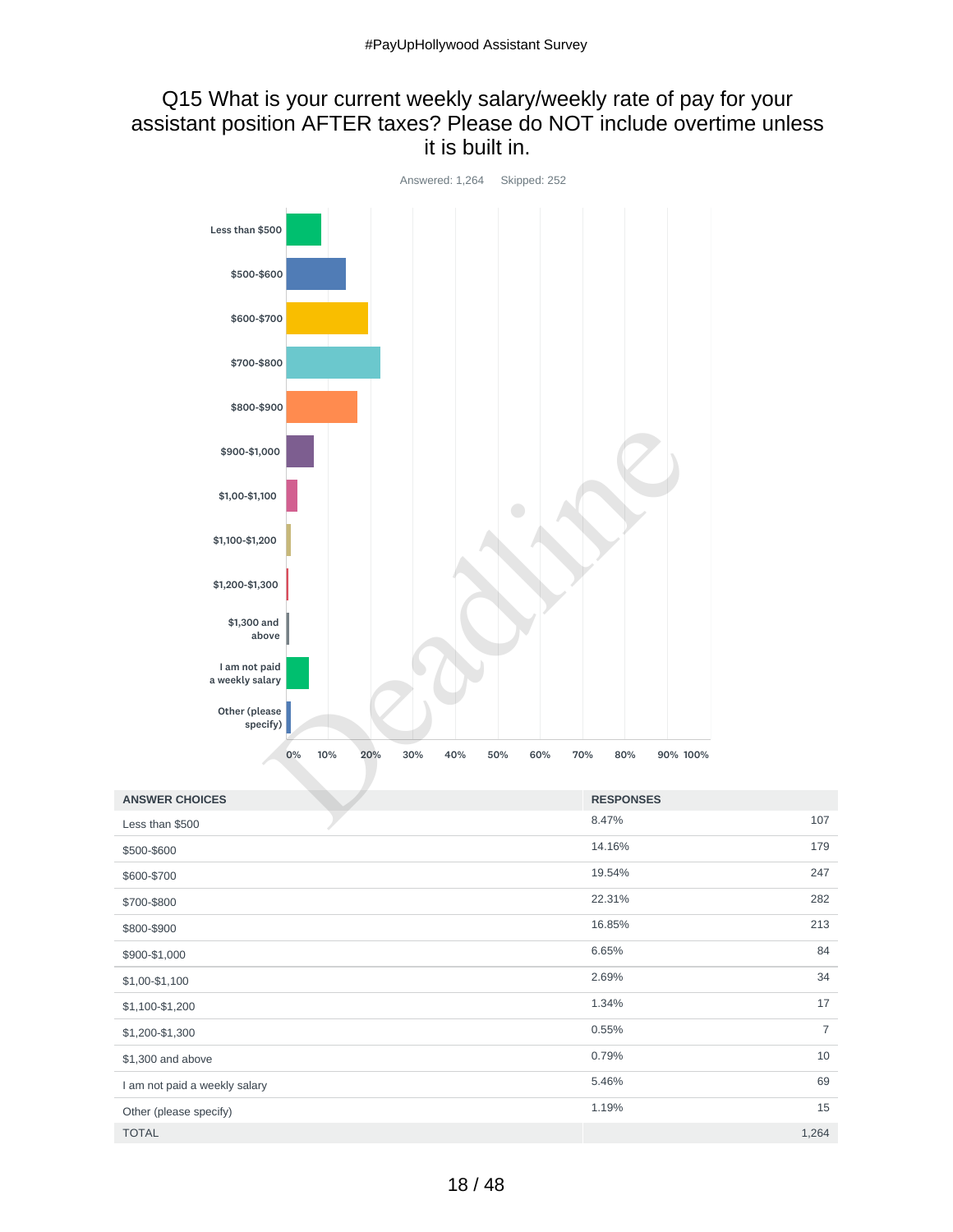

# Q16 On average, how many hours per week do you work?

|                       | 0%<br>10%<br>20%<br>30%<br>40%<br>50%<br>60%<br>70%<br>80%<br>90% 100% |        |
|-----------------------|------------------------------------------------------------------------|--------|
| <b>ANSWER CHOICES</b> | <b>RESPONSES</b>                                                       |        |
| Less than 32          | 1.40%                                                                  | $18\,$ |
| $32 - 40$             | 5.92%                                                                  | 76     |
| 40-50                 | 37.41%                                                                 | 480    |
| 50-60                 | 40.22%                                                                 | 516    |
| More than 60          | 15.04%                                                                 | 193    |
| <b>TOTAL</b>          |                                                                        | 1,283  |
|                       |                                                                        |        |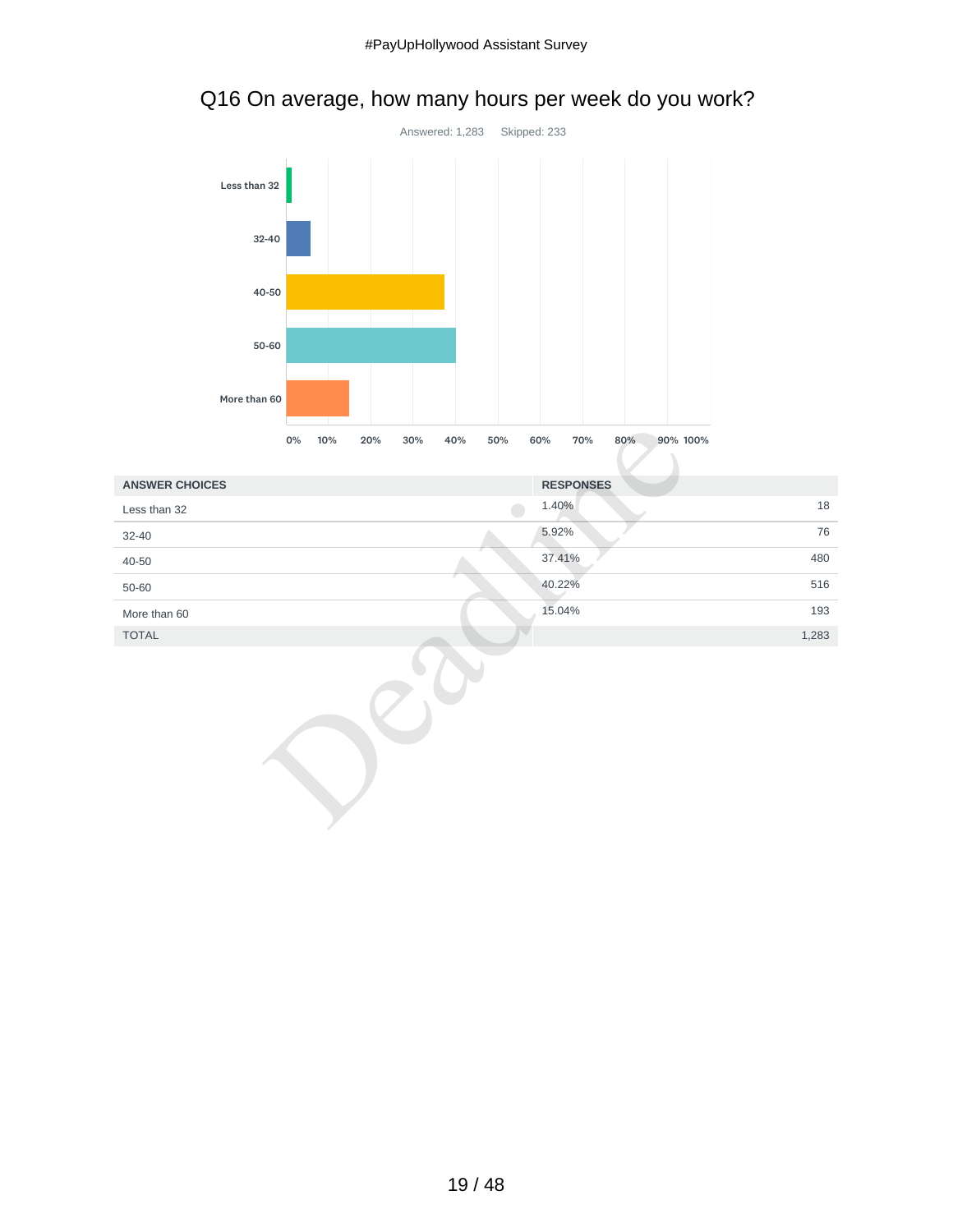#### Q17 On average, how many weeks out of the calendar year do you work?



| specify)                                       |           |            |            |     |            |                  |       |
|------------------------------------------------|-----------|------------|------------|-----|------------|------------------|-------|
|                                                | 0%<br>10% | 30%<br>20% | 40%<br>50% | 60% | 70%<br>80% | 90% 100%         |       |
|                                                |           |            |            |     |            |                  |       |
| <b>ANSWER CHOICES</b>                          |           |            |            |     |            | <b>RESPONSES</b> |       |
| My job is year round.                          |           |            |            |     |            | 60.87%           | 781   |
| 10-30 weeks.                                   |           |            |            |     |            | 5.14%            | 66    |
| 10-30 weeks, but on different projects.        |           |            |            |     |            | 6.78%            | 87    |
| More than 30 weeks, but on different projects. |           |            |            |     |            | 23.23%           | 298   |
| Other (please specify)                         |           |            |            |     |            | 3.98%            | 51    |
| <b>TOTAL</b>                                   |           |            |            |     |            |                  | 1,283 |
|                                                |           |            |            |     |            |                  |       |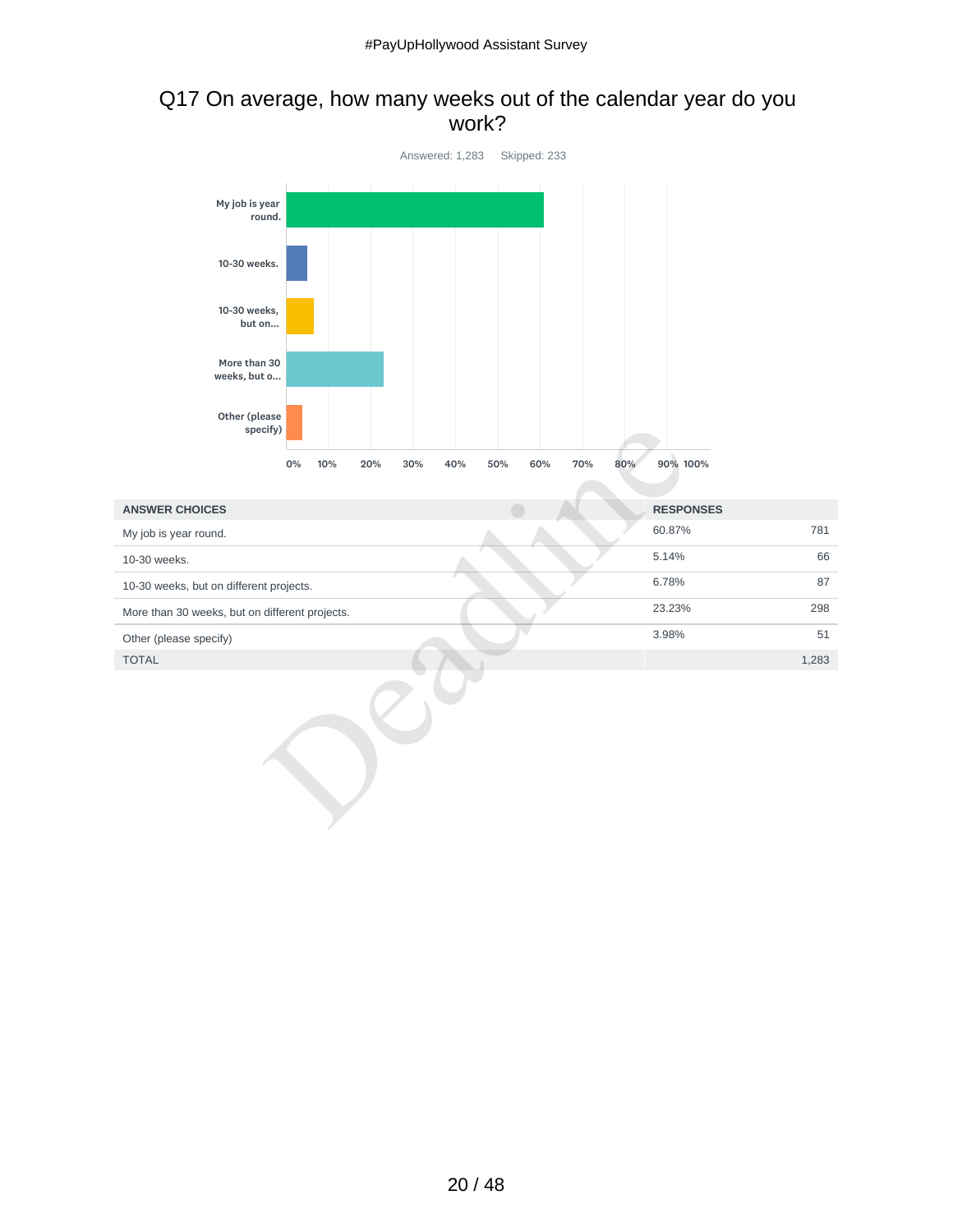# Q18 Do you receive health benefits through your employer or union?



| <b>ANSWER CHOICES</b>        | <b>RESPONSES</b> |
|------------------------------|------------------|
| Yes                          | 932<br>72.93%    |
| $\operatorname{\mathsf{No}}$ | 27.07%<br>346    |
| TOTAL                        | 1,278            |
|                              |                  |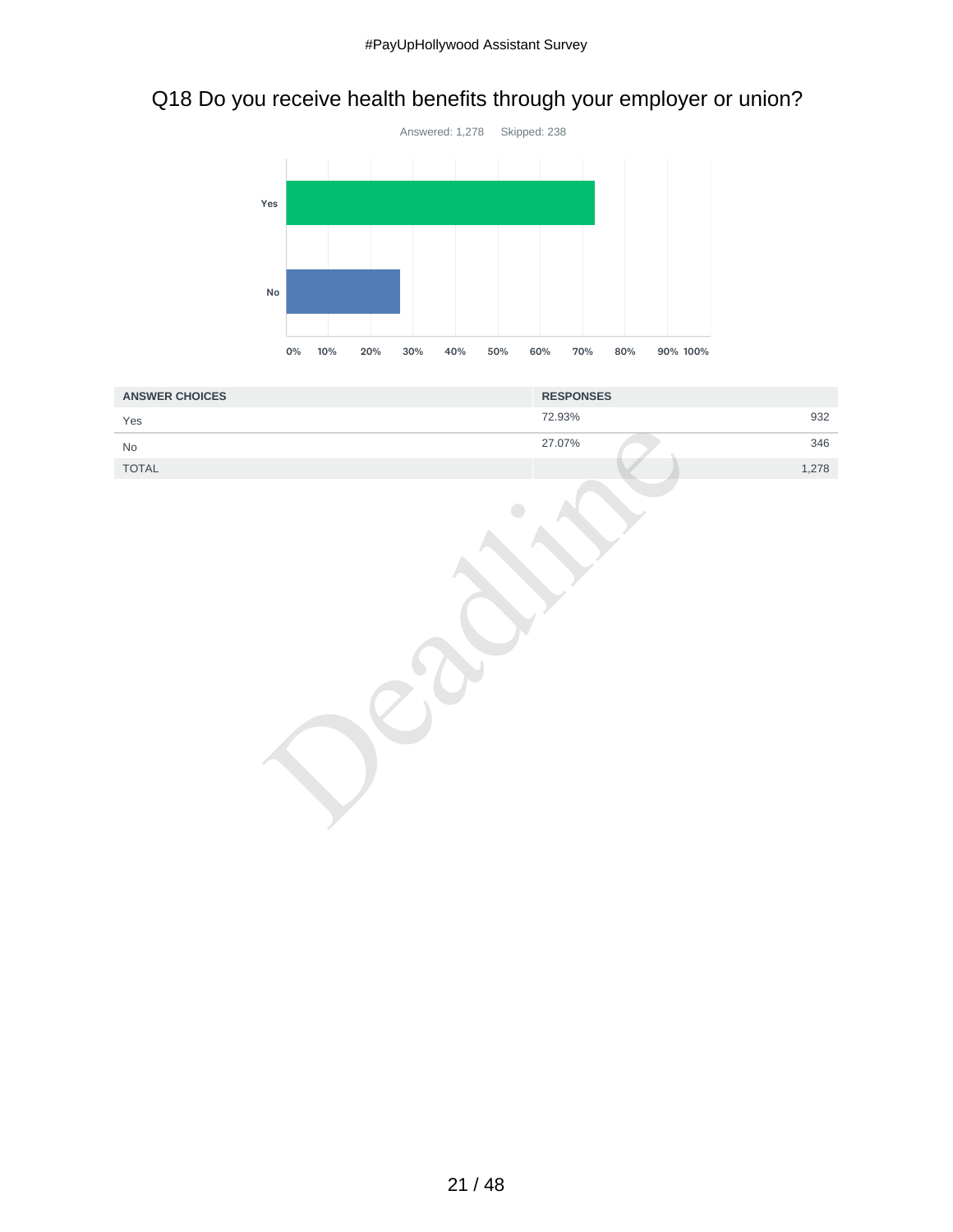## Q19 If you do not receive health benefits, how much out of pocket do you pay a month for health insurance?



| More than \$300       |           |                   |                                      |     |
|-----------------------|-----------|-------------------|--------------------------------------|-----|
|                       | 0%<br>10% | 20%<br>30%<br>40% | 60%<br>70%<br>90% 100%<br>50%<br>80% |     |
| <b>ANSWER CHOICES</b> |           |                   | <b>RESPONSES</b>                     |     |
| \$0-\$100             |           |                   | 47.46%                               | 215 |
| \$100-\$200           |           |                   | 24.50%                               | 111 |
| \$200-\$300           |           |                   | 12.14%                               | 55  |
| More than \$300       |           |                   | 15.89%                               | 72  |
| <b>TOTAL</b>          |           |                   |                                      | 453 |
|                       |           |                   |                                      |     |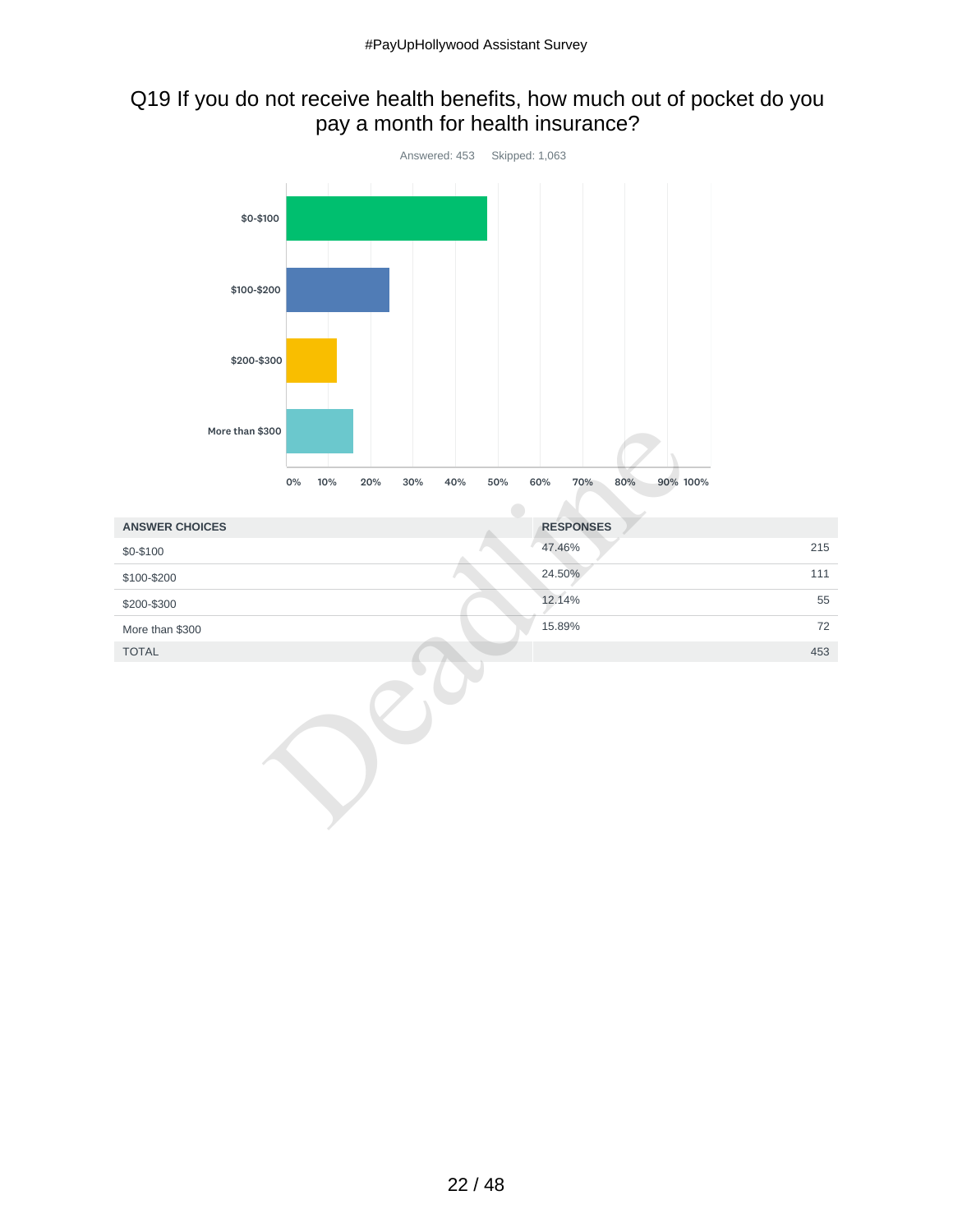## Q20 Do you have student loans? If so, what amount do you have remaining?



|                       | \$100,000                             |                               |       |
|-----------------------|---------------------------------------|-------------------------------|-------|
|                       | 0%<br>10%<br>20%<br>30%<br>40%<br>50% | 90% 100%<br>60%<br>70%<br>80% |       |
|                       |                                       |                               |       |
| <b>ANSWER CHOICES</b> |                                       | <b>RESPONSES</b>              |       |
| No                    |                                       | 51.68%                        | 660   |
| Less than \$10,000    |                                       | 8.93%                         | 114   |
| \$10,000-\$50,000     |                                       | 23.65%                        | 302   |
| \$50,000-\$100,000    |                                       | 9.32%                         | 119   |
| More than \$100,000   |                                       | 6.42%                         | 82    |
| <b>TOTAL</b>          |                                       |                               | 1,277 |
|                       |                                       |                               |       |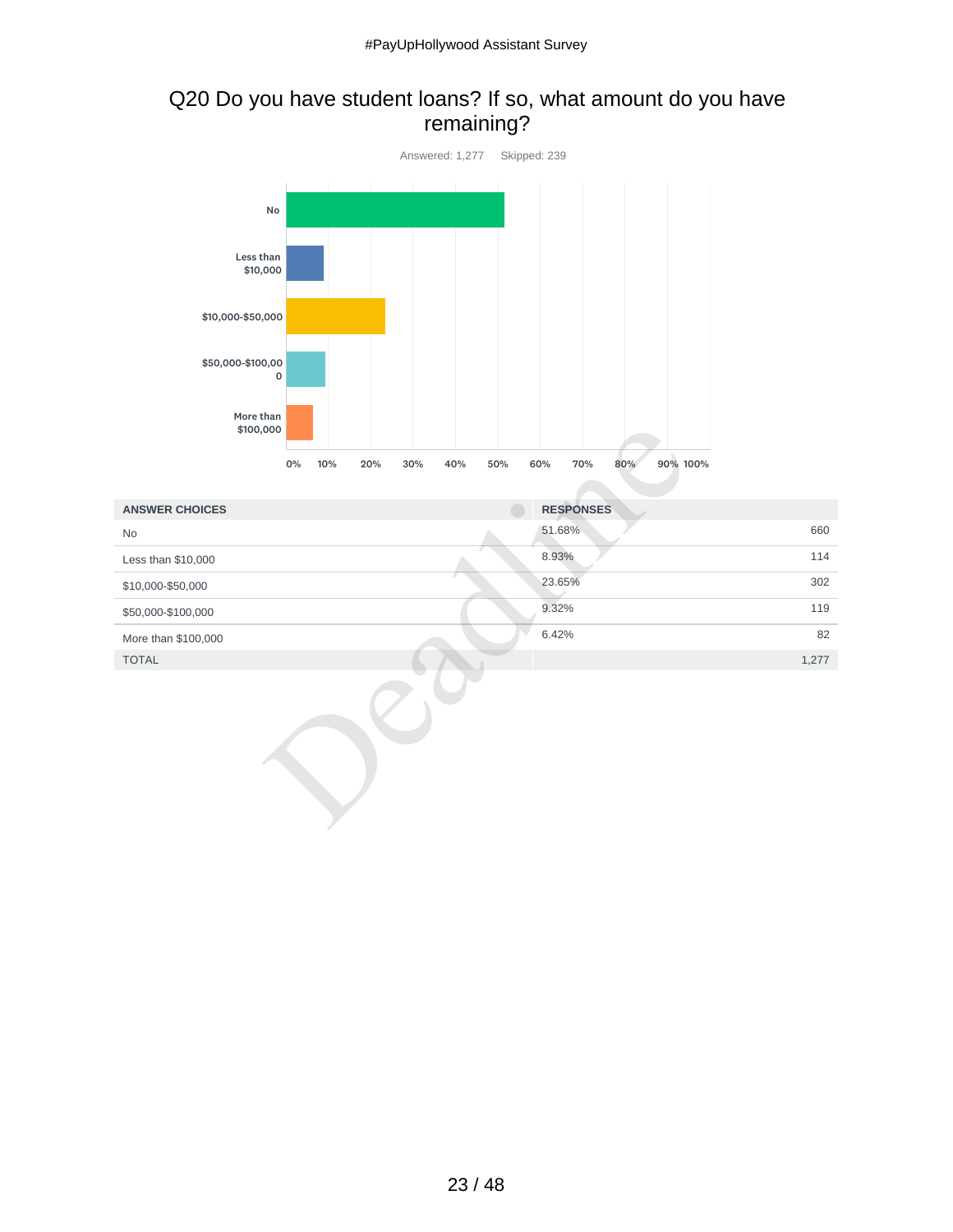## Q21 Does your employer have a student loan assistance program? If yes, how much do they offer in assistance?



| <b>ANSWER CHOICES</b>                           | <b>RESPONSES</b> |
|-------------------------------------------------|------------------|
| No                                              | 1,146<br>96.46%  |
| Yes, the program offers the following benefits: | 3.54%<br>42      |
| TOTAL                                           | 1,188            |
|                                                 |                  |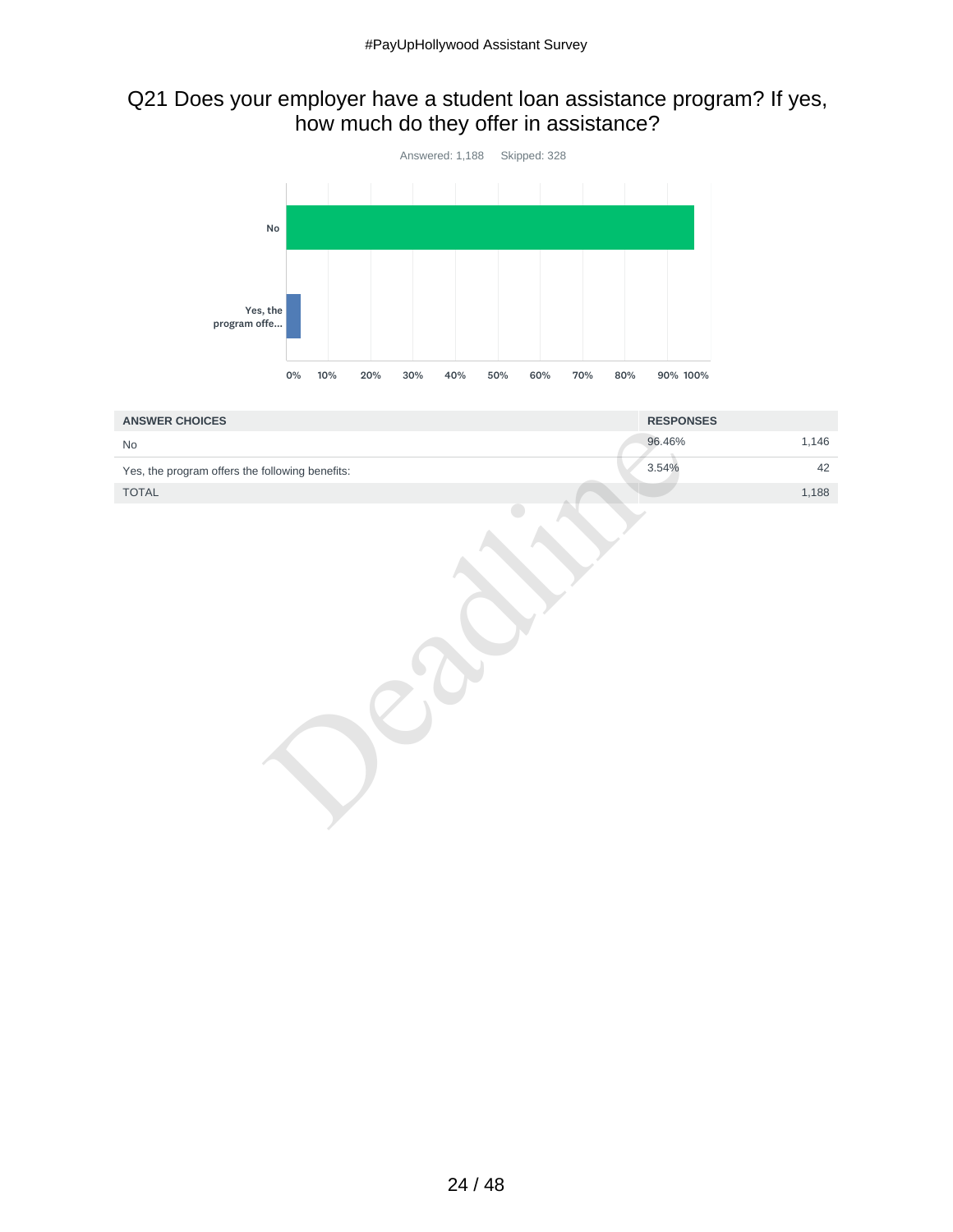#### Q22 If there certain aspects of your job that pressure you to pay out of pocket for expenses, how much on average do you spend a month? (Examples being work clothing, networking drinks/meals, cable, movie tickets, etc.)



| This does not<br>apply to me<br>50% 60%<br>40%<br>$0\%$<br>10%<br>20%<br>30% | 70%<br>80%<br>90% 100% |     |
|------------------------------------------------------------------------------|------------------------|-----|
| <b>ANSWER CHOICES</b>                                                        | <b>RESPONSES</b>       |     |
| Less than \$100                                                              | 28.91%                 | 366 |
| \$100-\$200                                                                  | 28.75%                 | 364 |
| \$200-300                                                                    | 11.30%                 | 143 |
| More than \$300                                                              | 4.90%                  | 62  |
| This does not apply to me                                                    | 26.15%                 | 331 |
| <b>TOTAL</b>                                                                 | 1,266                  |     |
|                                                                              |                        |     |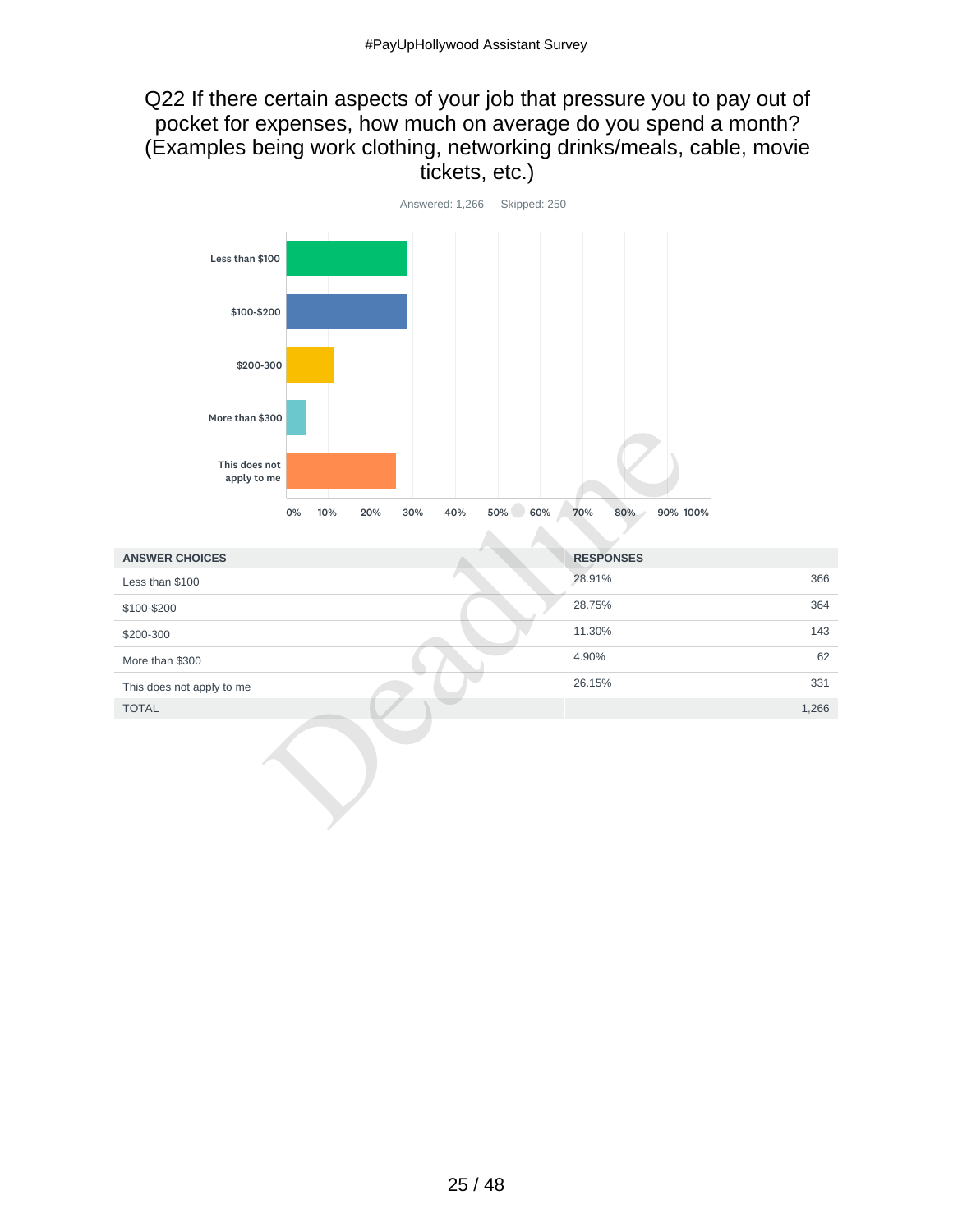## Q23 Does your job require a vehicle for travel or errands during work hours? If yes, do you own or lease a car?



| have to trav                                               |                                                                                                                 |                  |       |
|------------------------------------------------------------|-----------------------------------------------------------------------------------------------------------------|------------------|-------|
| No. A vehicle<br>or transit                                |                                                                                                                 |                  |       |
|                                                            | 50%<br>60%<br>70%<br>80%<br>90% 100%<br>0%<br>10%<br>20%<br>30%<br>40%                                          |                  |       |
| <b>ANSWER CHOICES</b>                                      |                                                                                                                 | <b>RESPONSES</b> |       |
| Yes, and I own. My employer reimburses gas and/or mileage. |                                                                                                                 | 27.59%           | 351   |
|                                                            | Yes, and I lease. My employer reimburses gas and/or mileage.                                                    | 4.80%            | 61    |
|                                                            | Yes I own or lease a car, but my employer does not reimburse gas, mileage or other vehicle expenses.            | 28.93%           | 368   |
|                                                            | No, but I do have to travel and run errands for work. My employer pays for all or part of my mass-transit pass. | 1.65%            | 21    |
|                                                            | No, but I do have to travel and run errands for work. My employer does not pay for any travel expenses.         | 7.31%            | 93    |
| No. A vehicle or transit access is not needed for my job.  |                                                                                                                 | 29.72%           | 378   |
| <b>TOTAL</b>                                               |                                                                                                                 |                  | 1,272 |
|                                                            |                                                                                                                 |                  |       |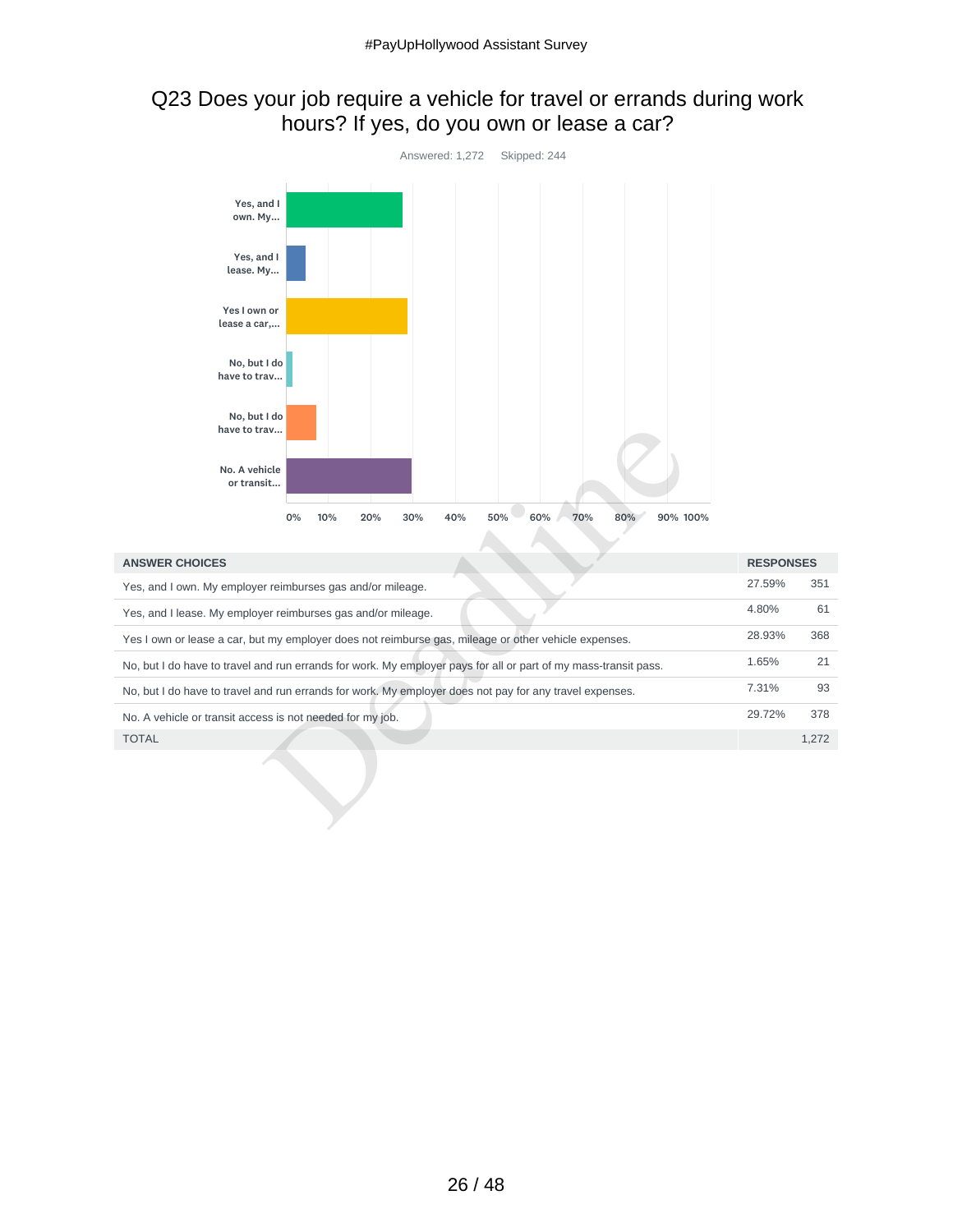## Q24 If the answer to question 23 was "Yes" and you own or lease a car, are you compensated for mileage? If so, how much?

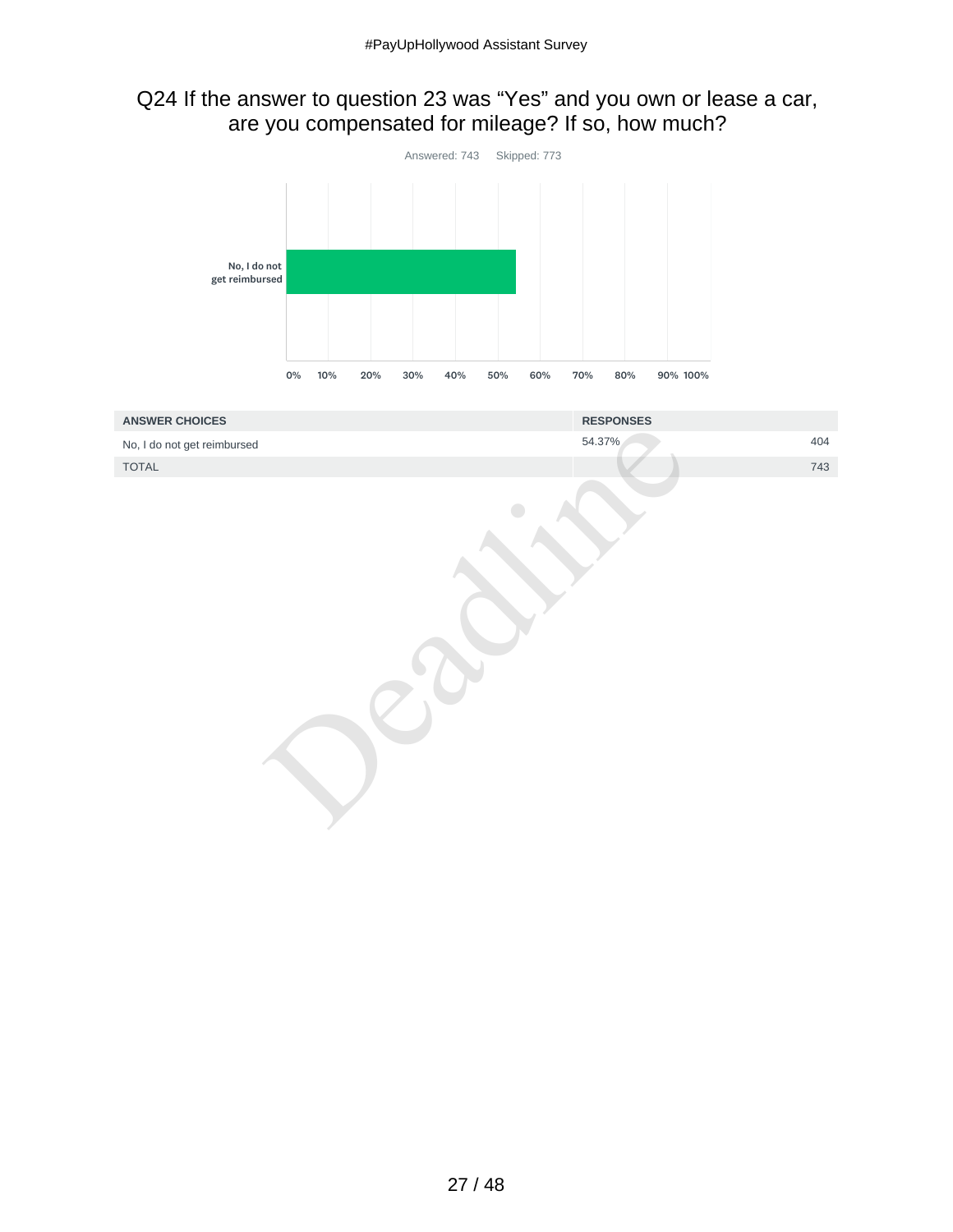## Q25 Do you currently or have you ever had to supplement your income as an assistant with outside work to cover your cost of living?



| <b>ANSWER CHOICES</b>             | <b>RESPONSES</b> |       |
|-----------------------------------|------------------|-------|
| Yes, I have in the past.          | 40.50%           | 516   |
| Yes, I have to do that currently. | 27.08%           | 345   |
| No.                               | 32.34%           | 412   |
| <b>TOTAL</b>                      |                  | 1,274 |
|                                   |                  |       |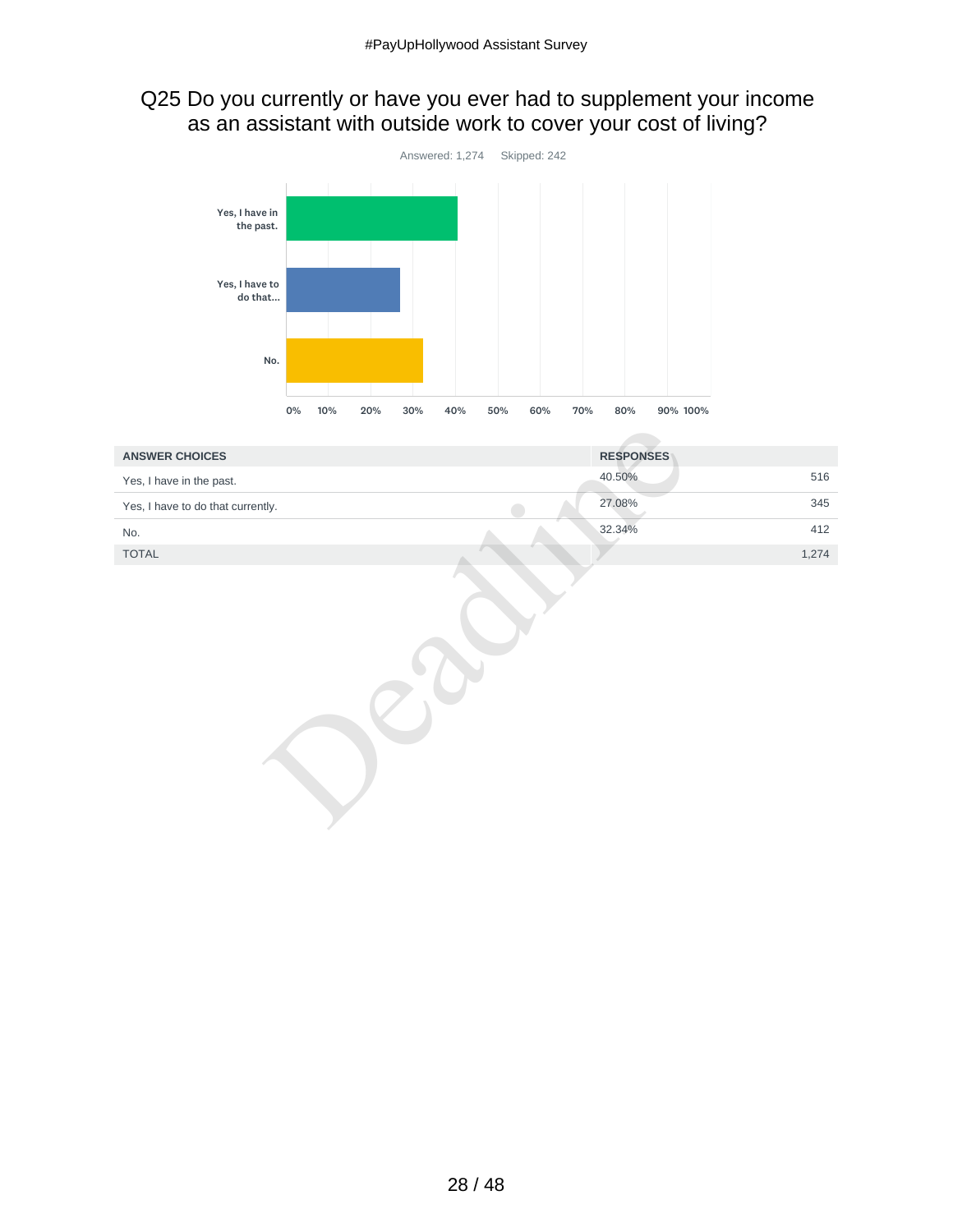## Q26 Are you receiving financial support from family or friends to help cover reasonable living expenses?



| <b>ANSWER CHOICES</b>         | <b>RESPONSES</b> |
|-------------------------------|------------------|
| Yes                           | 678<br>52.89%    |
| $\operatorname{\mathsf{No}}$  | 47.11%<br>604    |
| $\ensuremath{\mathsf{TOTAL}}$ | 1,282            |
|                               |                  |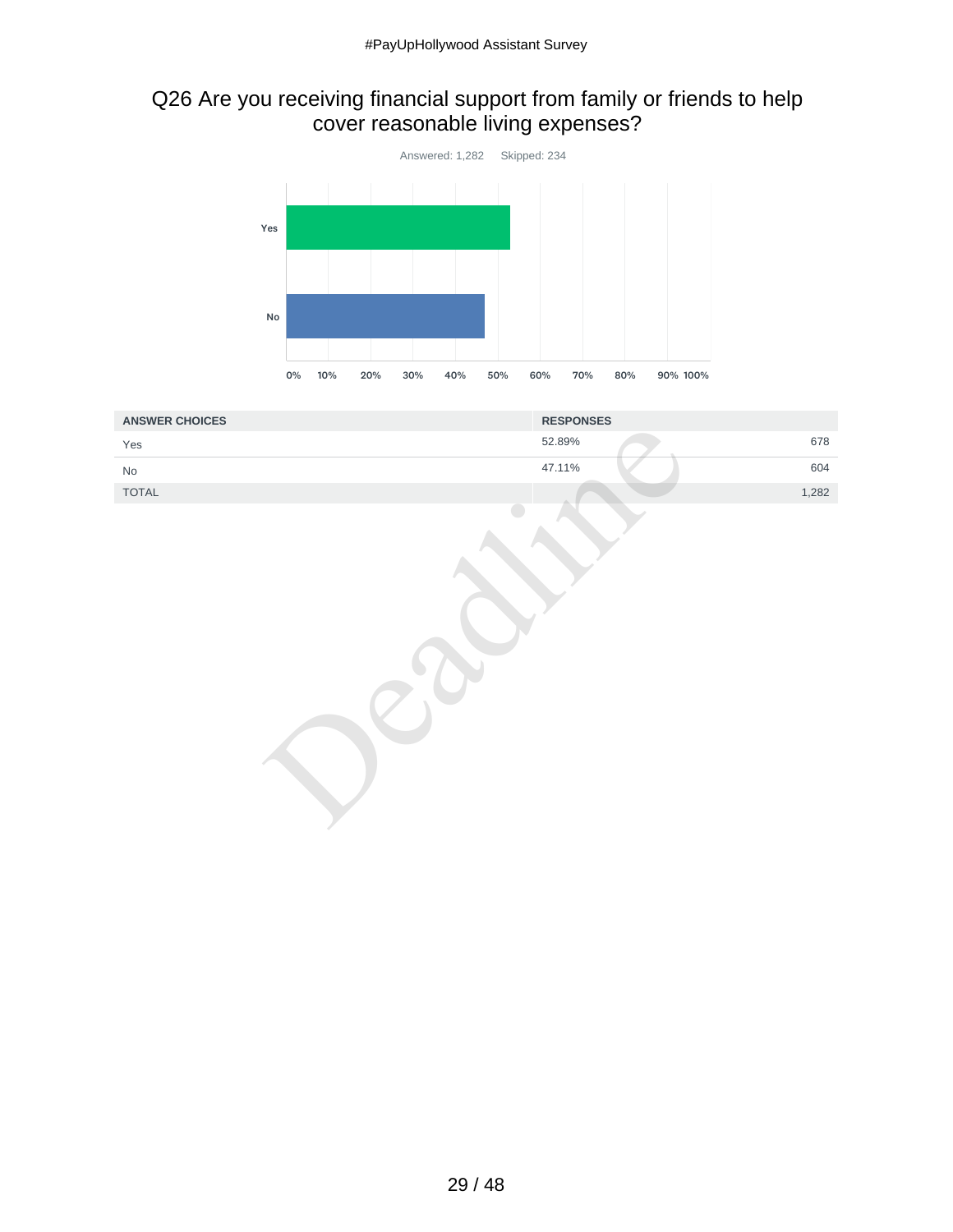#### Q27 Have you not reported overtime or not sought reimbursements for fear of negative repercussions?



| <b>ANSWER CHOICES</b>         | <b>RESPONSES</b> |
|-------------------------------|------------------|
| No                            | 569<br>44.35%    |
| Yes                           | 55.65%<br>714    |
| $\ensuremath{\mathsf{TOTAL}}$ | 1,283            |
|                               |                  |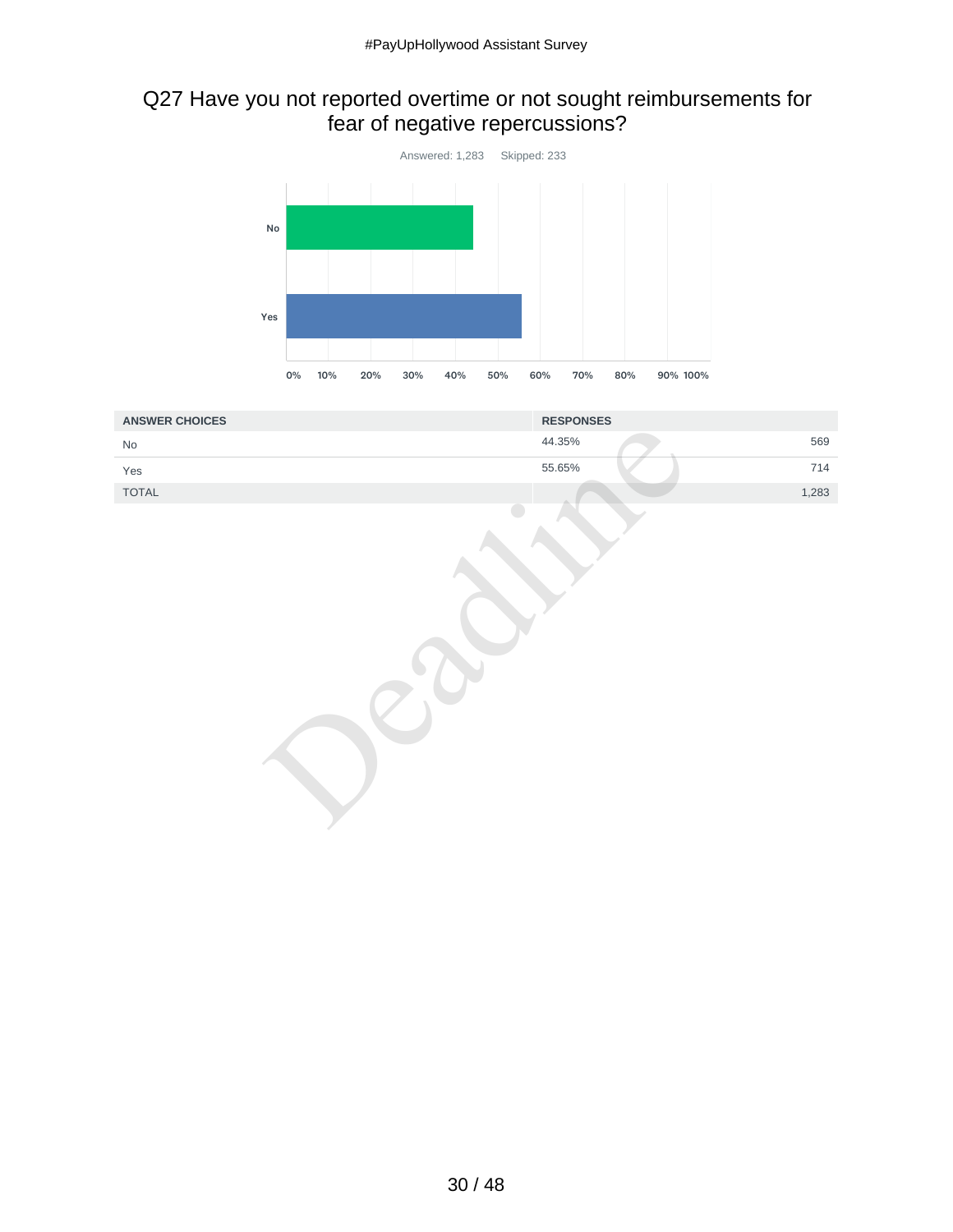#### Q28 Have you not reported overtime or not sought reimbursements because you believed you wouldn't be paid?



| <b>ANSWER CHOICES</b> | <b>RESPONSES</b> |
|-----------------------|------------------|
| $\rm No$              | 805<br>63.34%    |
| Yes                   | 36.59%<br>465    |
| TOTAL                 | 1,271            |
|                       |                  |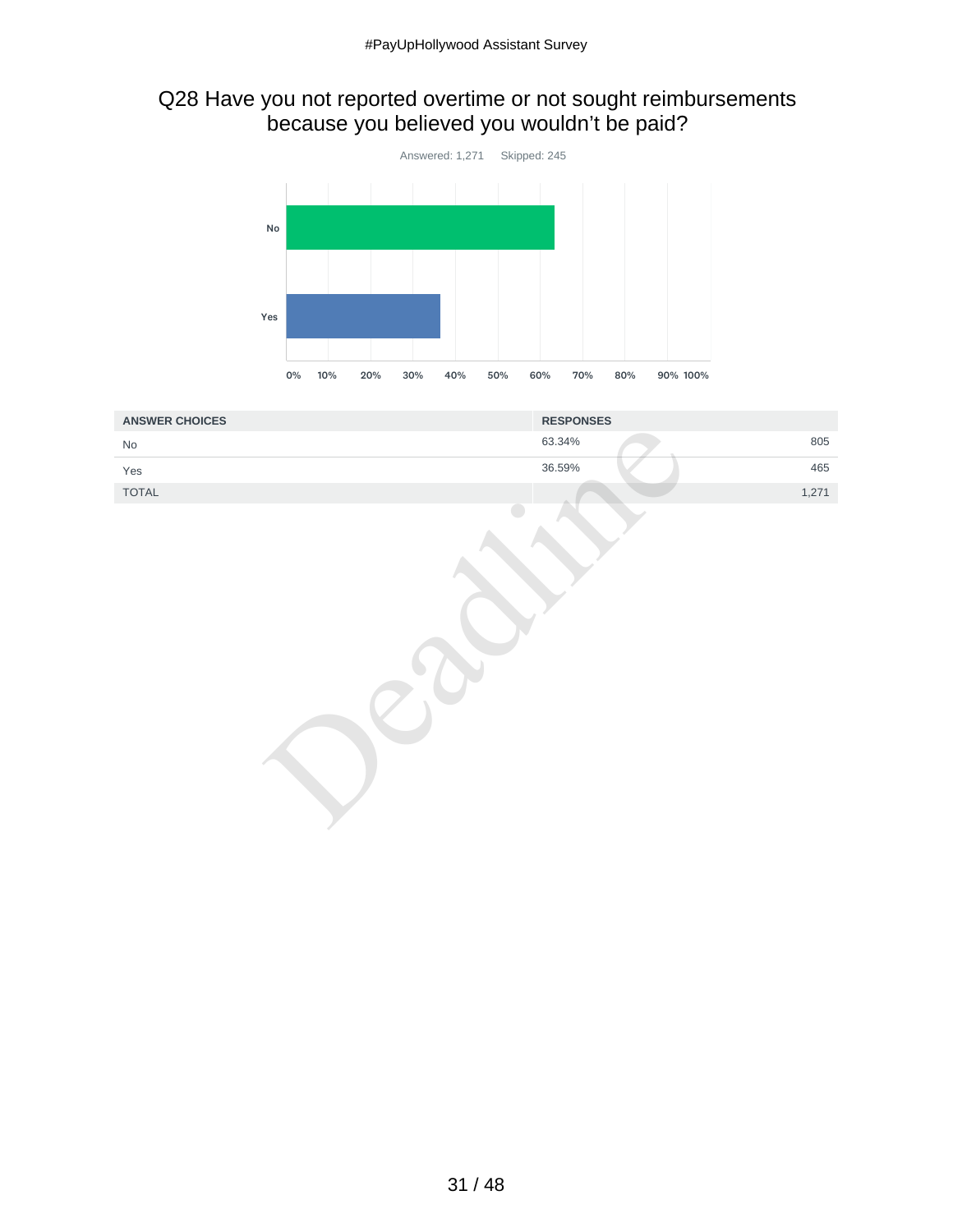#### Q29 Have you ever been denied payment for overtime/holiday hours worked?



| <b>ANSWER CHOICES</b> | <b>RESPONSES</b> |
|-----------------------|------------------|
| $\rm No$              | 1,022<br>80.03%  |
| Yes                   | 19.97%<br>255    |
| TOTAL                 | 1,277            |
|                       |                  |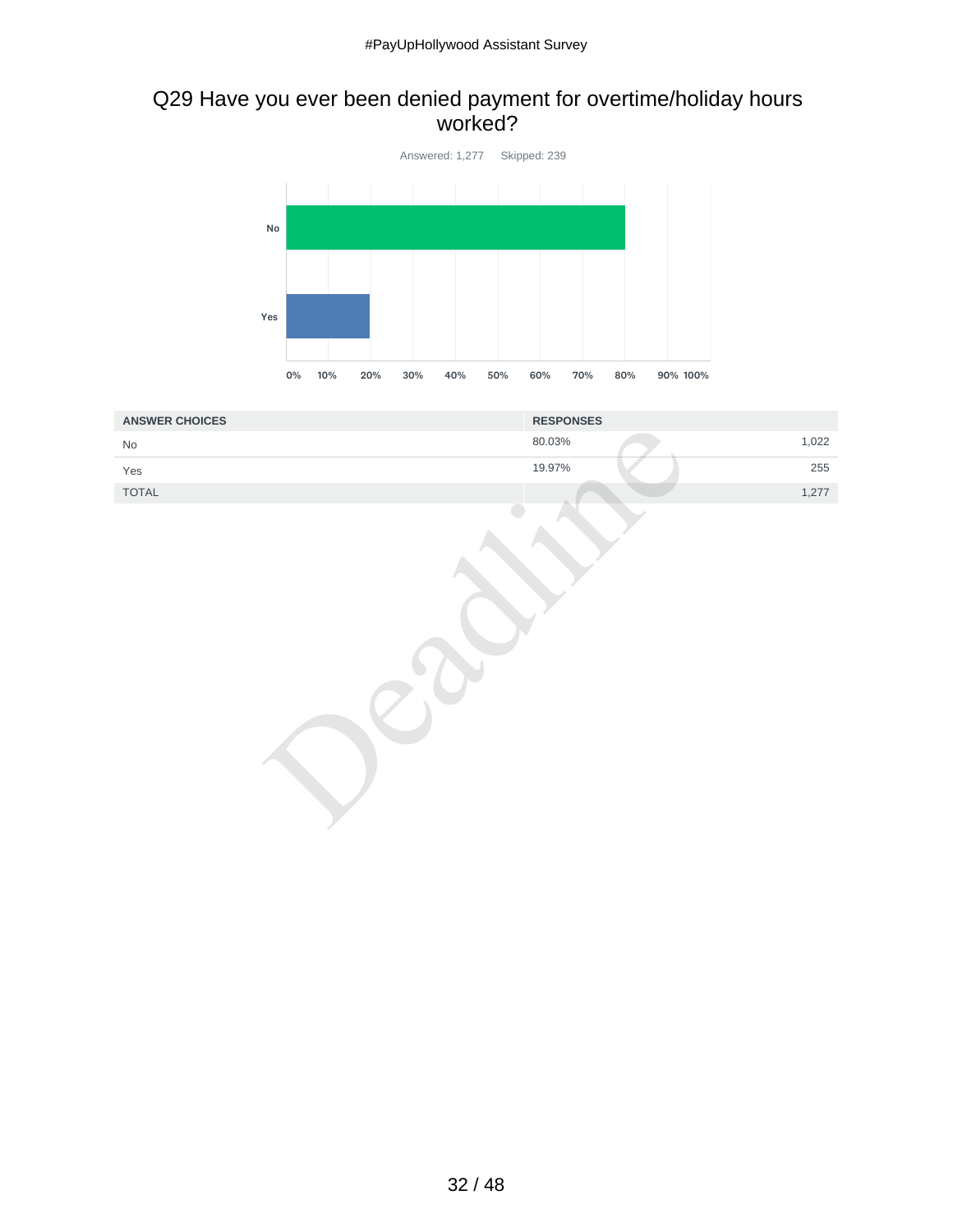#### Q30 Are you currently or have you been "rent-burdened" because of your low salary or rate of pay as an assistant? (Rent-burdened means that more than 30% of your income is required to cover housing costs.)



| <b>ANSWER CHOICES</b>        | <b>RESPONSES</b> |
|------------------------------|------------------|
| Yes                          | 1,150<br>89.70%  |
| $\operatorname{\mathsf{No}}$ | 10.30%<br>132    |
| TOTAL                        | 1,282            |
|                              |                  |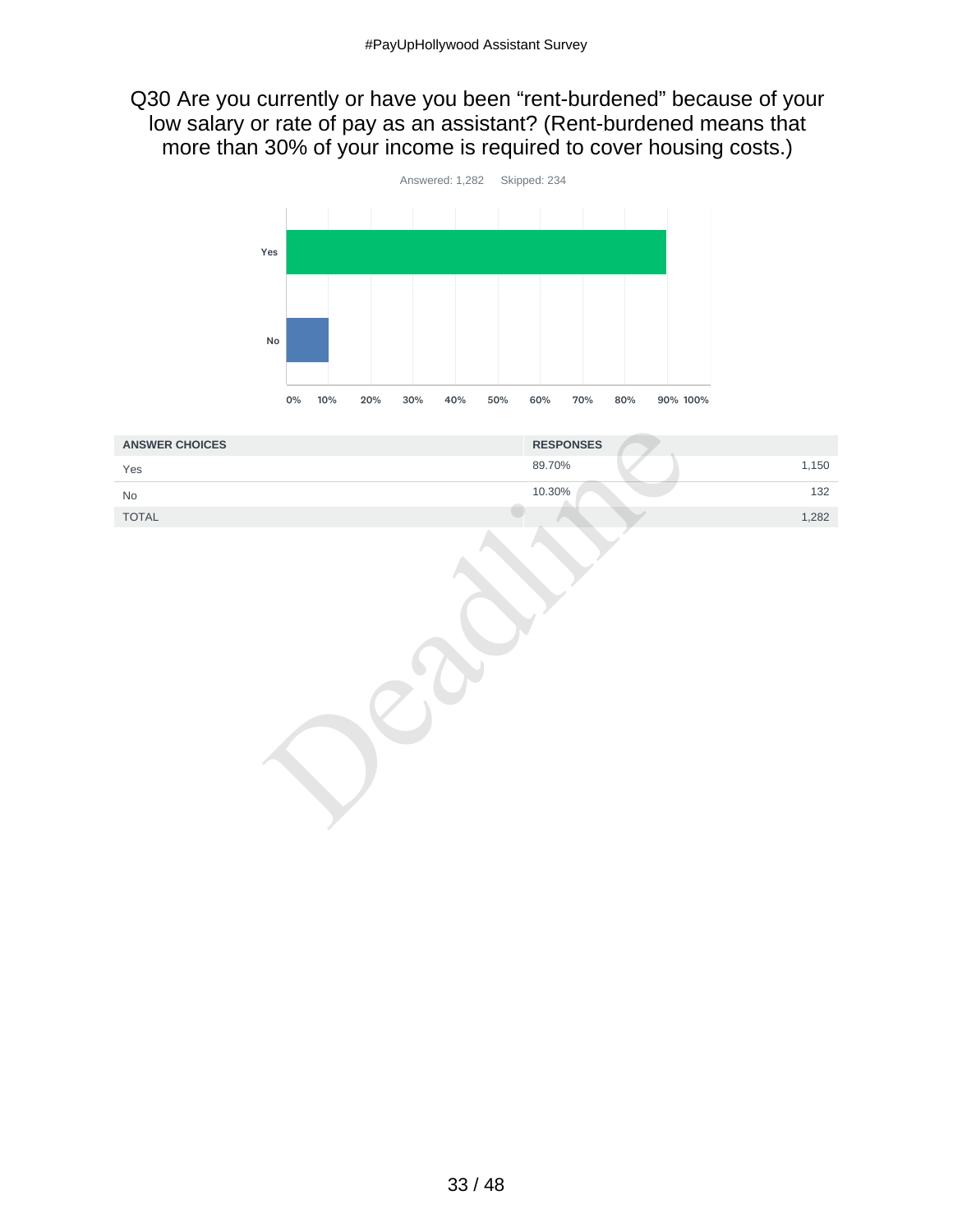#### Q31 Do you currently feel anxious about reporting workplace violations or underpayment for fear of losing your job, seeing your role reduced or losing advancement opportunities? Please explain:



| <b>ANSWER CHOICES</b>        | <b>RESPONSES</b> |
|------------------------------|------------------|
| Yes                          | 674<br>52.66%    |
| $\operatorname{\mathsf{No}}$ | 47.34%<br>606    |
| TOTAL                        | 1,280            |
|                              |                  |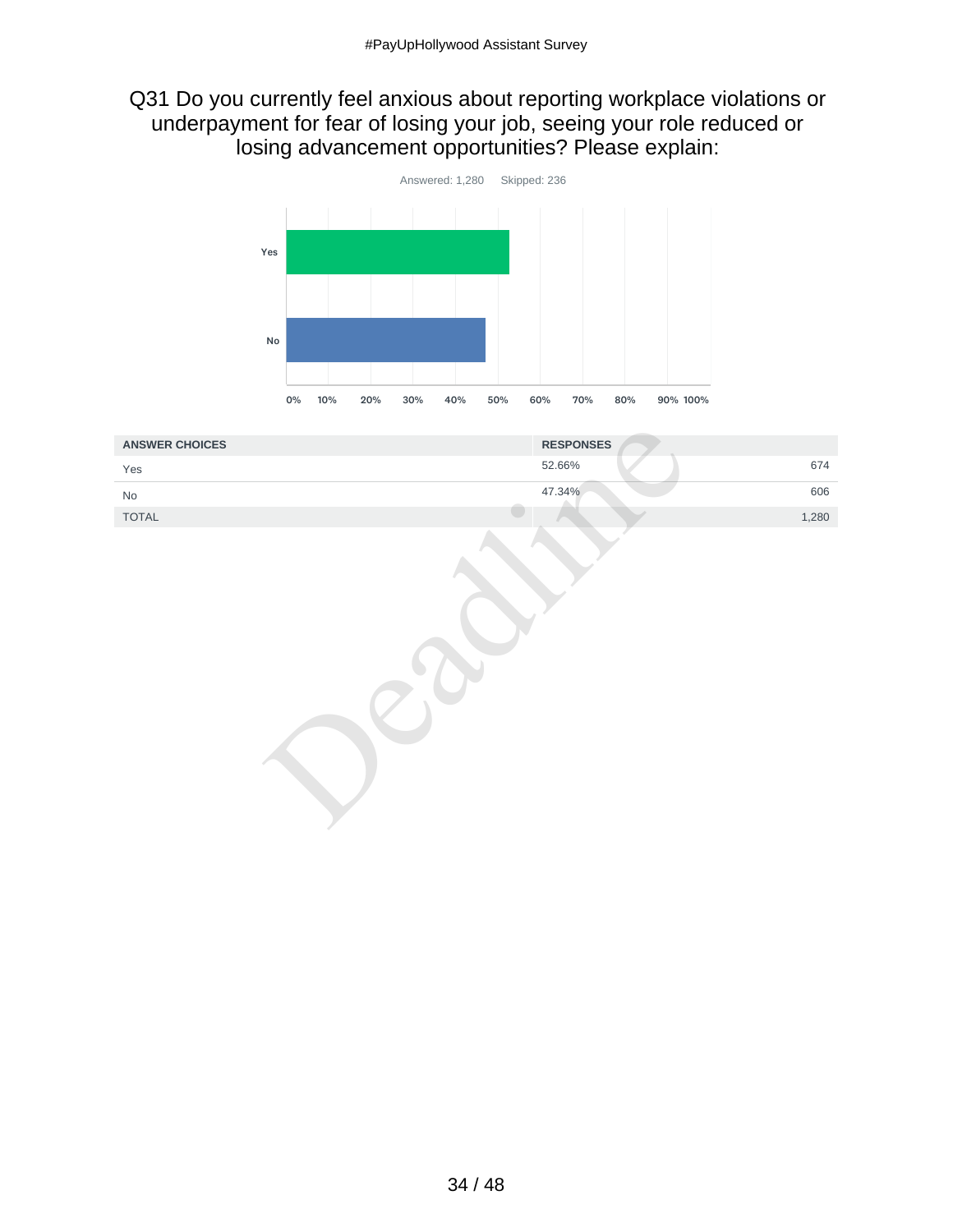# Q33 Do you feel comfortable taking time off for physical illness?



| <b>ANSWER CHOICES</b>        | <b>RESPONSES</b> |
|------------------------------|------------------|
| Yes                          | 623<br>48.52%    |
| $\operatorname{\mathsf{No}}$ | 51.48%<br>661    |
| TOTAL                        | 1,284            |
|                              |                  |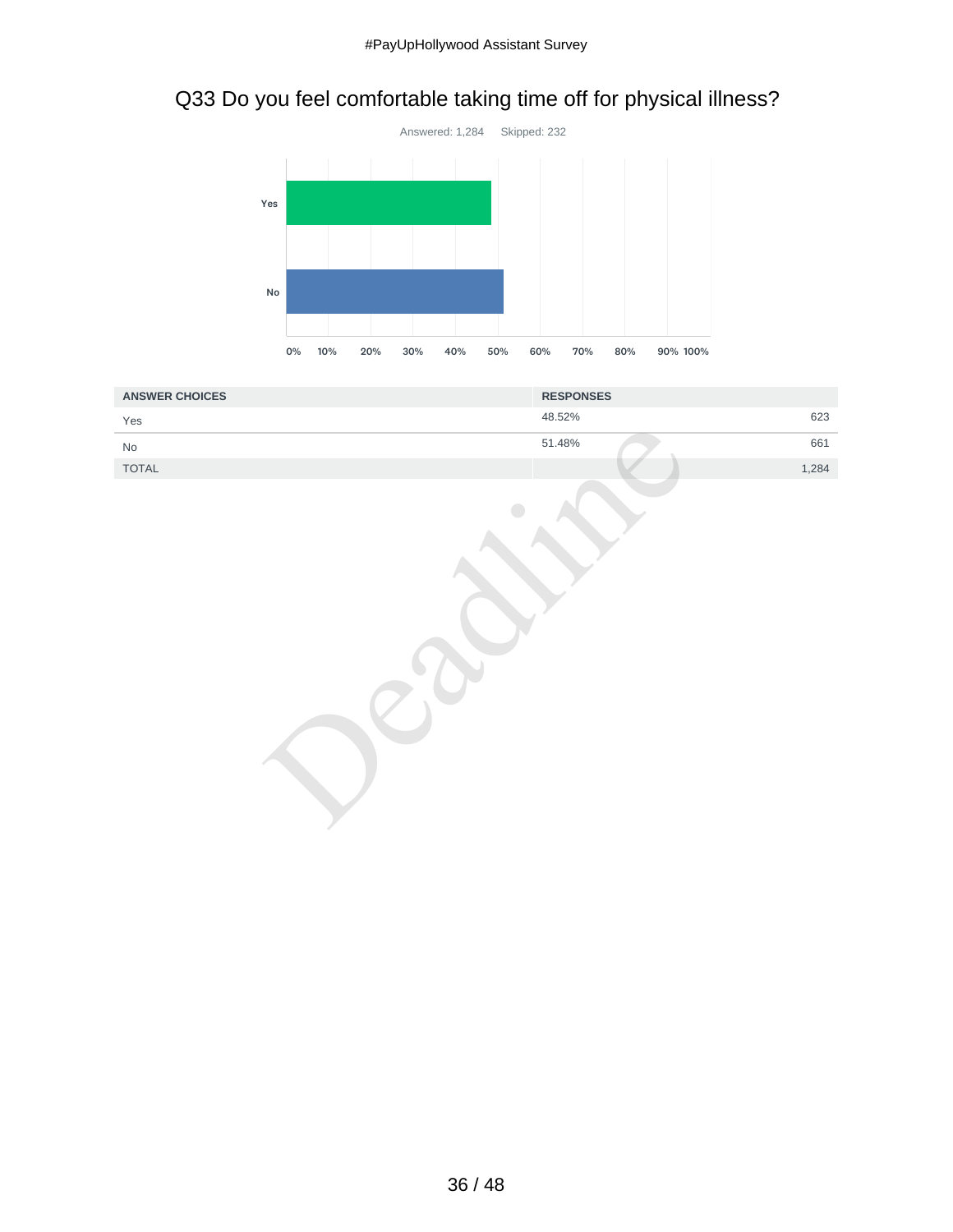#### Q34 Do you feel comfortable taking time off to take care of your mental health?



| <b>ANSWER CHOICES</b> | <b>RESPONSES</b> |
|-----------------------|------------------|
| Yes                   | 222<br>17.30%    |
| $\mathsf{No}$         | 82.70%<br>1,061  |
| TOTAL                 | 1,283            |
|                       |                  |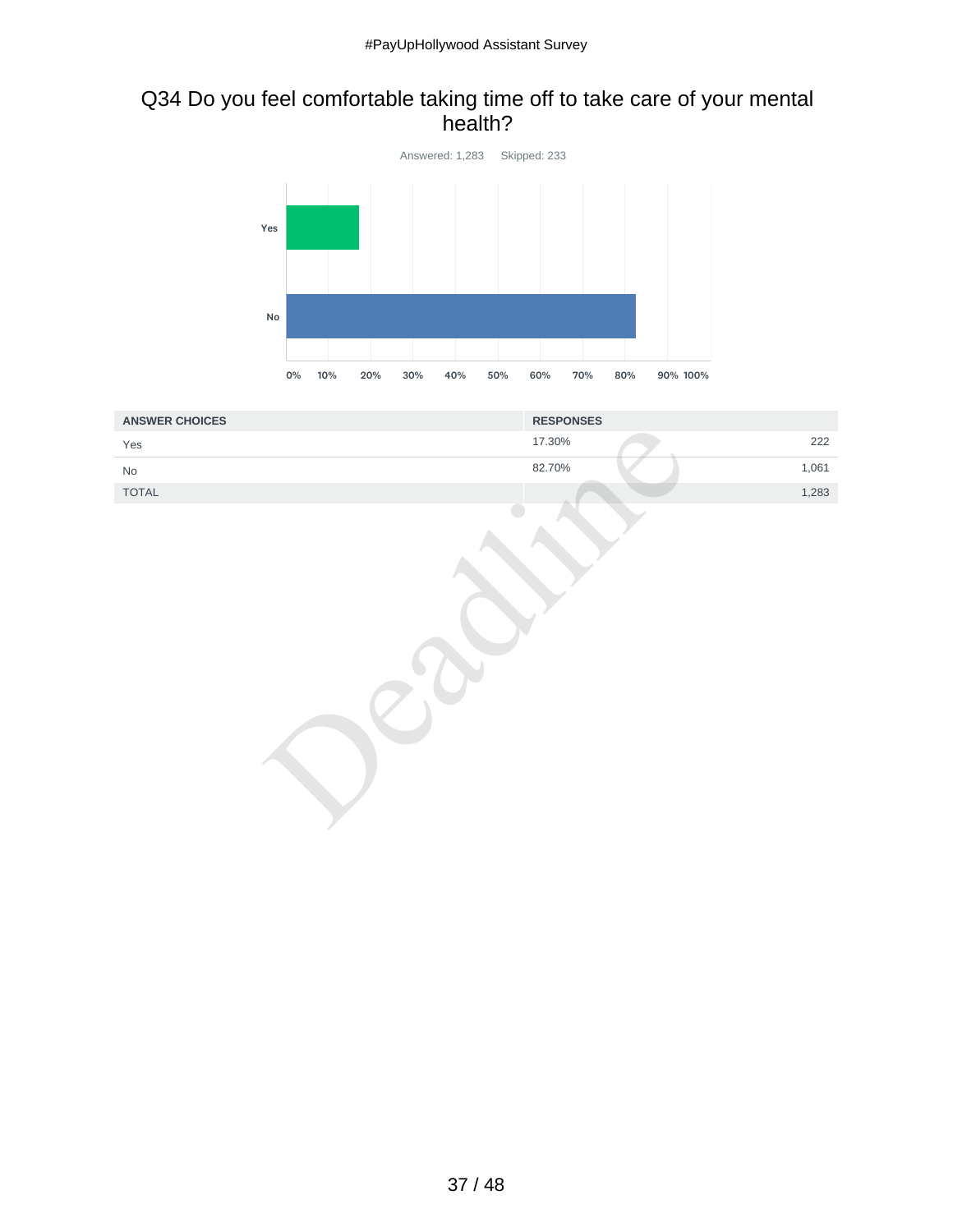#### Q35 Are you expected to be available and to respond promptly to workrelated requests outside of normal work hours?



| <b>ANSWER CHOICES</b>         | <b>RESPONSES</b> |
|-------------------------------|------------------|
| Yes                           | 1,030<br>80.47%  |
| No                            | 19.53%<br>250    |
| $\ensuremath{\mathsf{TOTAL}}$ | 1,280            |
|                               |                  |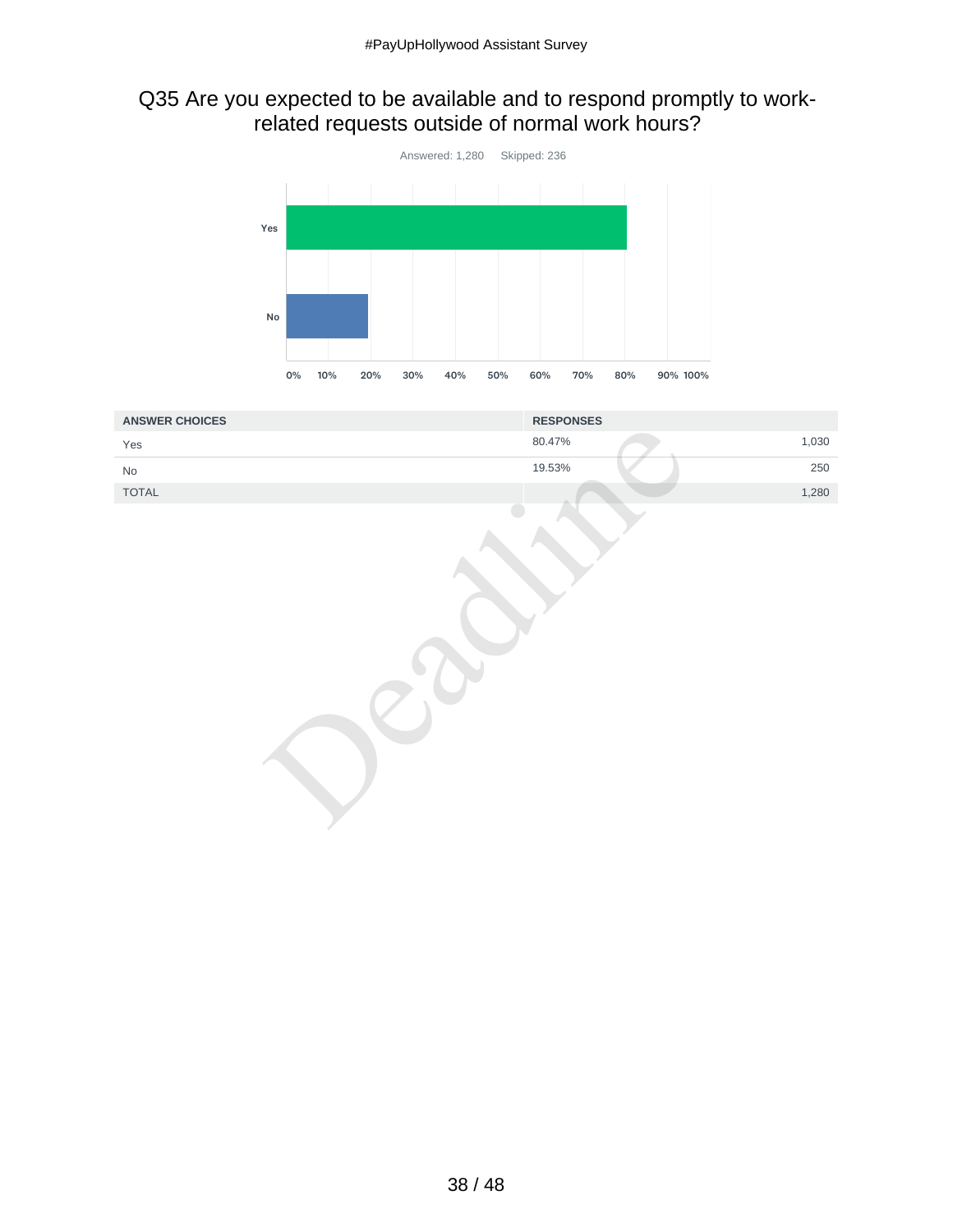## Q36 Do you feel comfortable leaving your desk to use the bathroom? If not, why?



| <b>ANSWER CHOICES</b> | <b>RESPONSES</b> |
|-----------------------|------------------|
| Yes                   | 1,023<br>79.73%  |
| $\mathsf{No}$         | 20.27%<br>260    |
| TOTAL                 | 1,283            |
|                       |                  |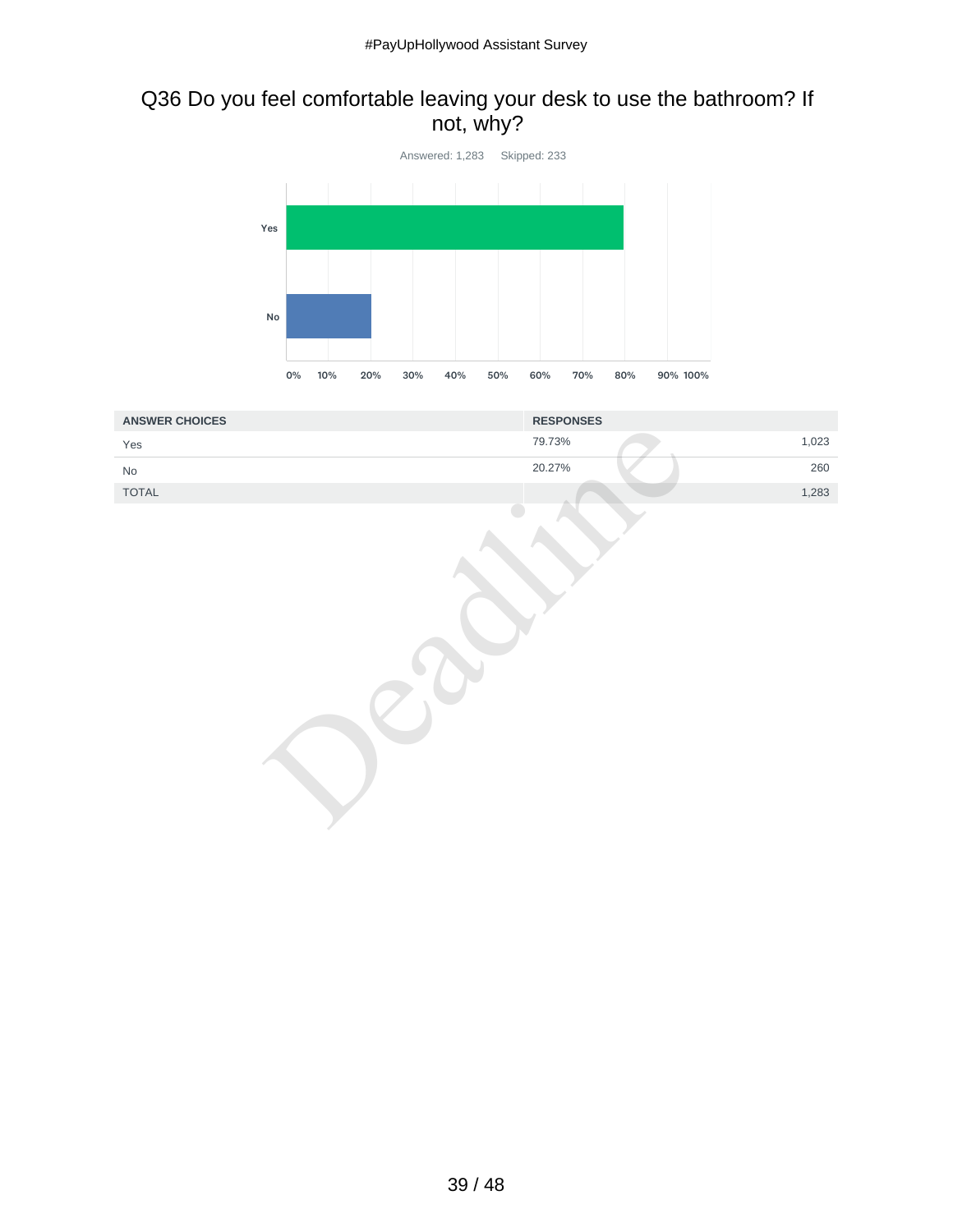## Q37 When hired, were there perks promised that were never delivered on? (ex. A time frame for advancement, a freelance script, etc)



| <b>ANSWER CHOICES</b>         | <b>RESPONSES</b> |
|-------------------------------|------------------|
| Yes                           | 378<br>29.49%    |
| $\operatorname{\mathsf{No}}$  | 70.51%<br>904    |
| $\ensuremath{\mathsf{TOTAL}}$ | 1,282            |
|                               |                  |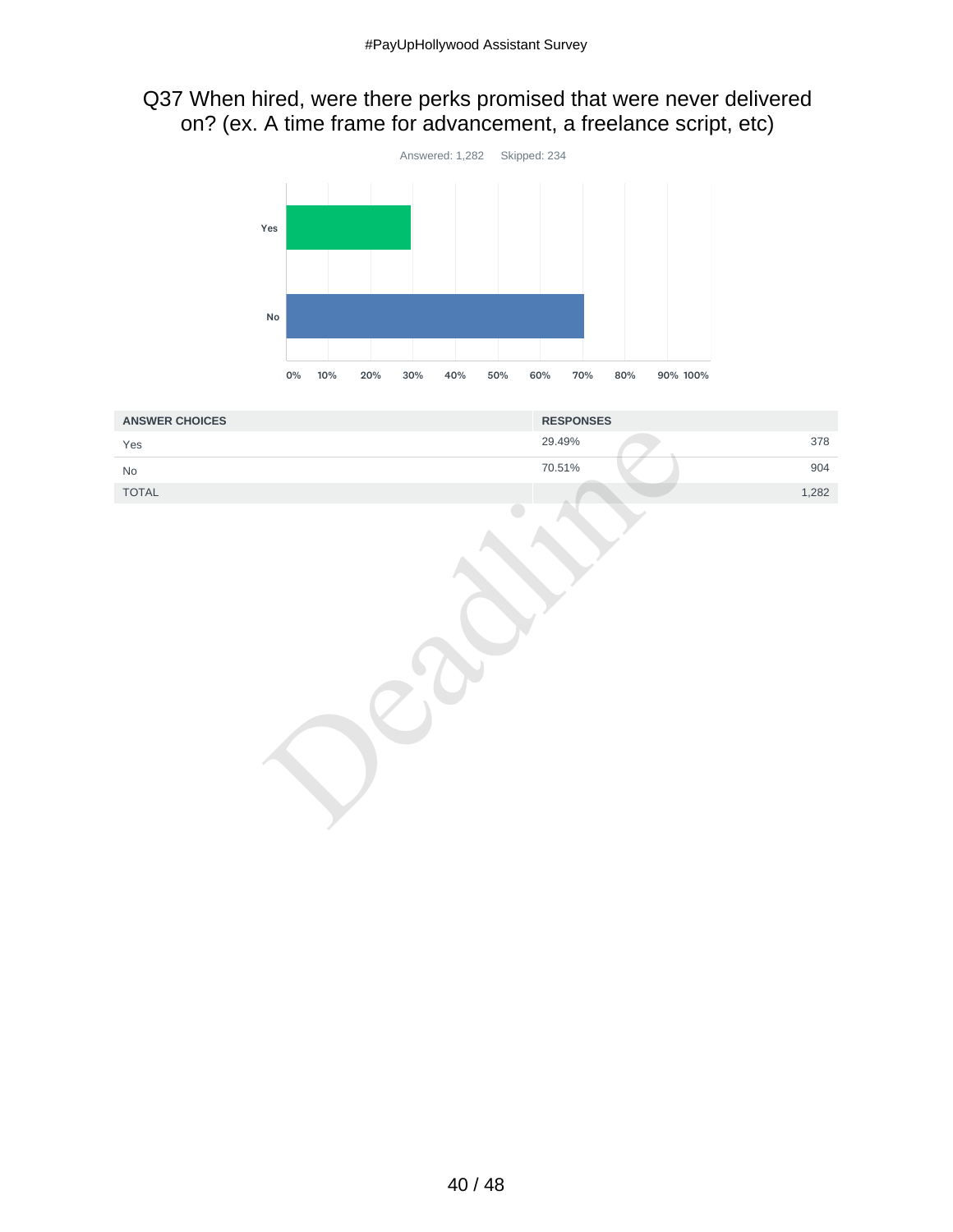## Q38 After being hired, did you discover the job included duties not outlined during the hiring process?



| <b>ANSWER CHOICES</b> | <b>RESPONSES</b> |
|-----------------------|------------------|
| Yes                   | 721<br>56.42%    |
| $\mathsf{No}$         | 43.58%<br>557    |
| TOTAL                 | 1,278            |
|                       |                  |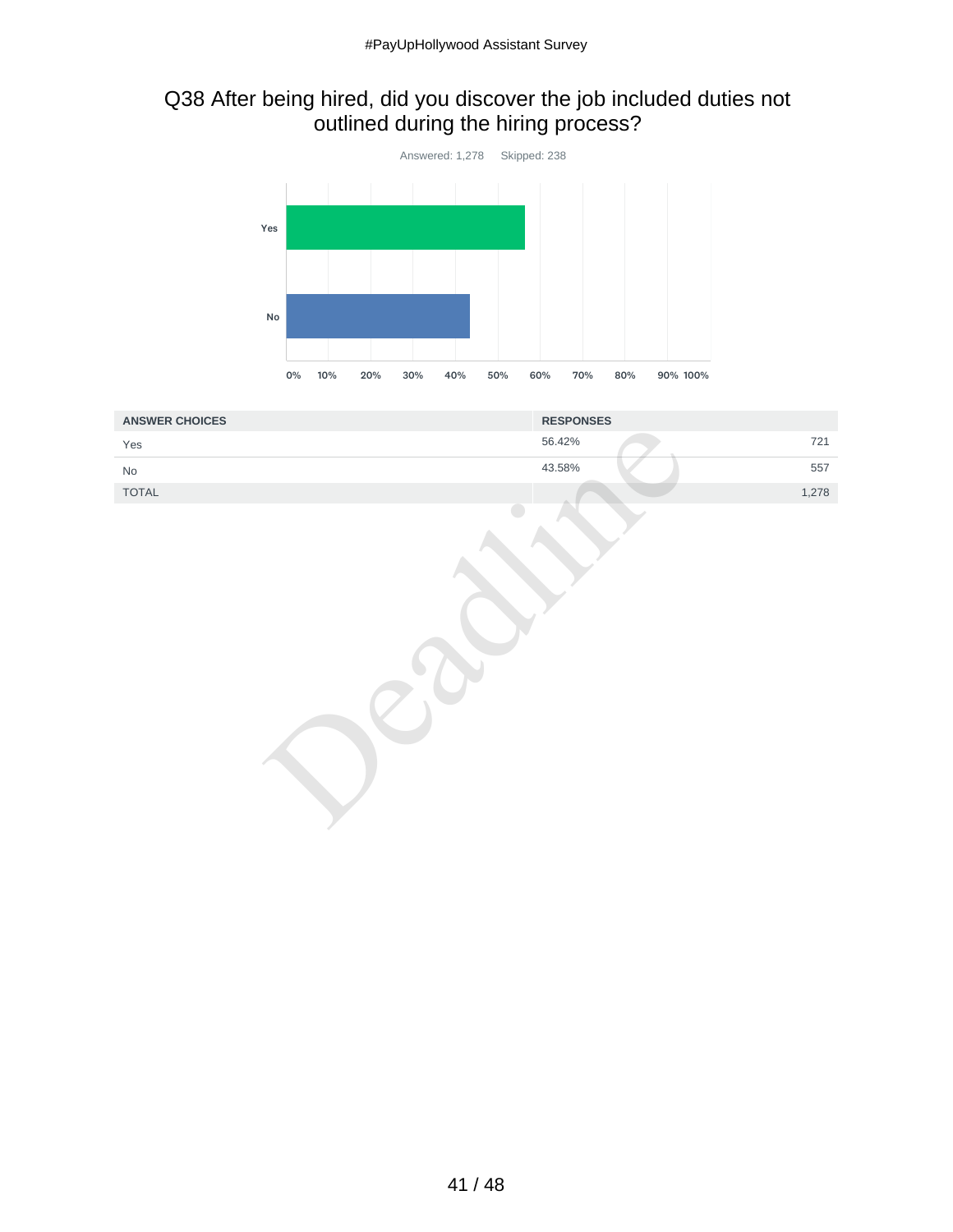# Q39 (Check all that apply) Has your current job lead to an increase in:



|                                 | 0% | 10% | 20% | 30% | 40% | 50% | 60%                      | 70% | 80%<br>90% 100%  |     |
|---------------------------------|----|-----|-----|-----|-----|-----|--------------------------|-----|------------------|-----|
| <b>ANSWER CHOICES</b>           |    |     |     |     |     |     |                          |     | <b>RESPONSES</b> |     |
| Feelings of depression          |    |     |     |     |     |     | $\overline{\phantom{a}}$ |     | 66.03%           | 694 |
| Anxiety                         |    |     |     |     |     |     |                          |     | 92.29%           | 970 |
| Insomnia                        |    |     |     |     |     |     |                          |     | 44.34%           | 466 |
| Substance use                   |    |     |     |     |     |     |                          |     | 23.69%           | 249 |
| Other health issues. (describe) |    |     |     |     |     |     |                          |     | 22.55%           | 237 |
| Total Respondents: 1,051        |    |     |     |     |     |     |                          |     |                  |     |
|                                 |    |     |     |     |     |     |                          |     |                  |     |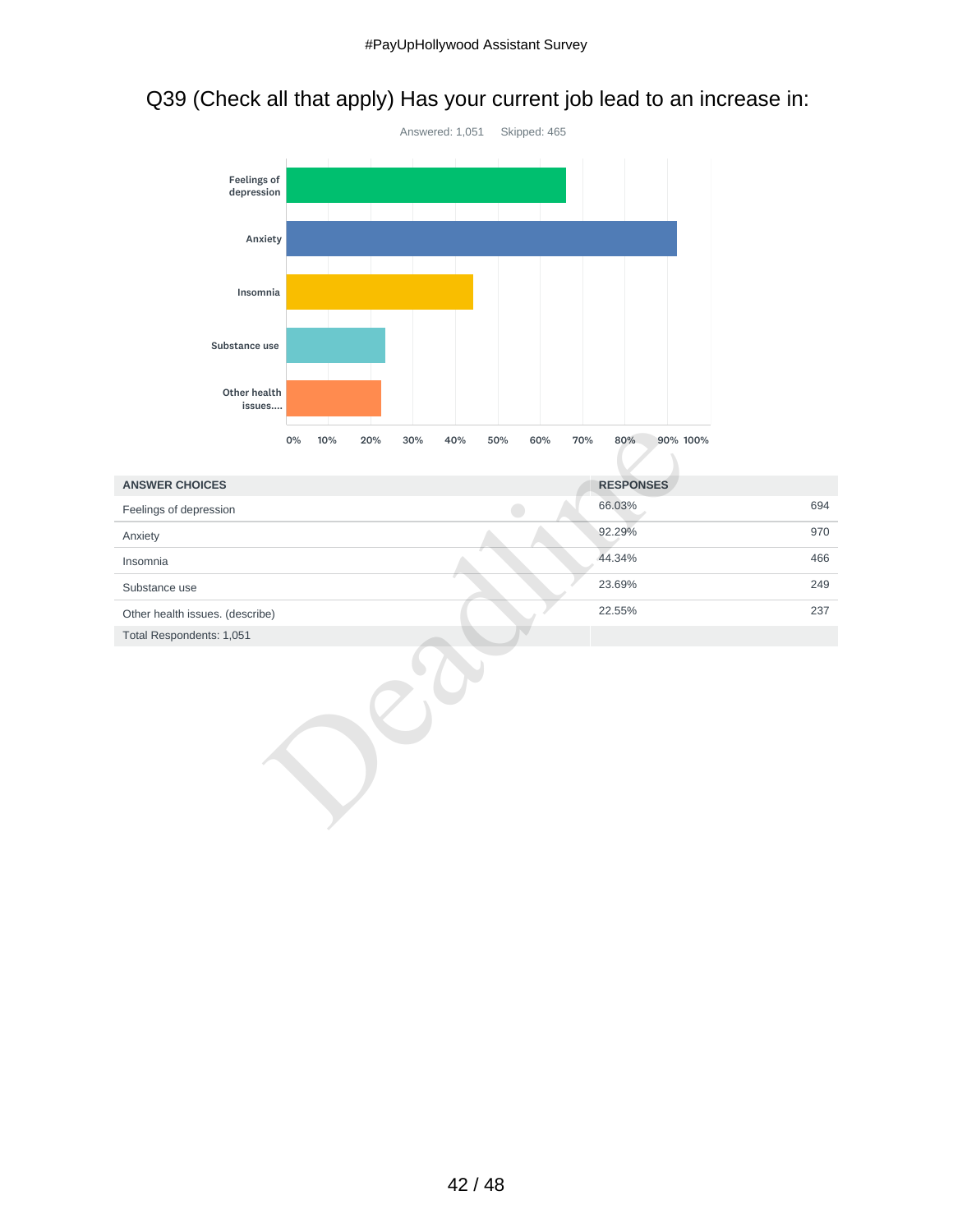#### Q40 "Job burnout" is a state of physical and/or emotional exhaustion that involves a sense of reduced accomplishment and loss of personal identity. Are you currently experiencing burnout?



|                                                   | 0% | 10% | 20% | 30% | 40% | 50% | 60% | 70% | 80% | 90% 100%         |       |
|---------------------------------------------------|----|-----|-----|-----|-----|-----|-----|-----|-----|------------------|-------|
| <b>ANSWER CHOICES</b>                             |    |     |     |     |     |     |     |     |     | <b>RESPONSES</b> |       |
| Yes                                               |    |     |     |     |     |     |     |     |     | 52.81%           | 677   |
| No                                                |    |     |     |     |     |     |     |     |     | 14.90%           | 191   |
| Not currently but I have in the past in this role |    |     |     |     |     |     |     |     |     | 32.29%           | 414   |
| TOTAL                                             |    |     |     |     |     |     |     |     |     |                  | 1,282 |
|                                                   |    |     |     |     |     |     |     |     |     |                  |       |

43 / 48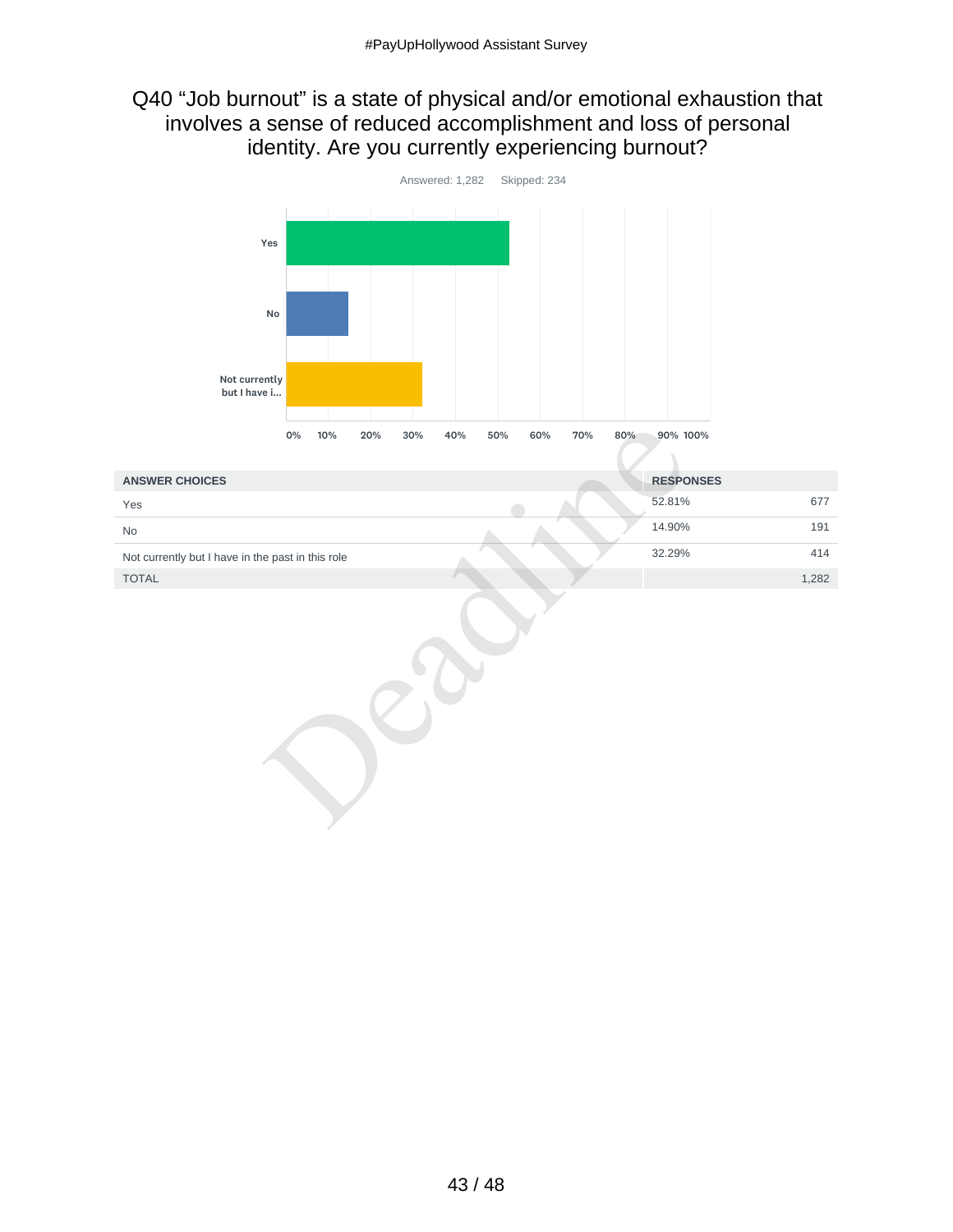# Q41 Do you lack the energy to be consistently productive?



| <b>ANSWER CHOICES</b>        | <b>RESPONSES</b> |
|------------------------------|------------------|
| Yes                          | 922<br>72.14%    |
| $\operatorname{\mathsf{No}}$ | 27.86%<br>356    |
| TOTAL                        | 1,278            |
|                              |                  |

44 / 48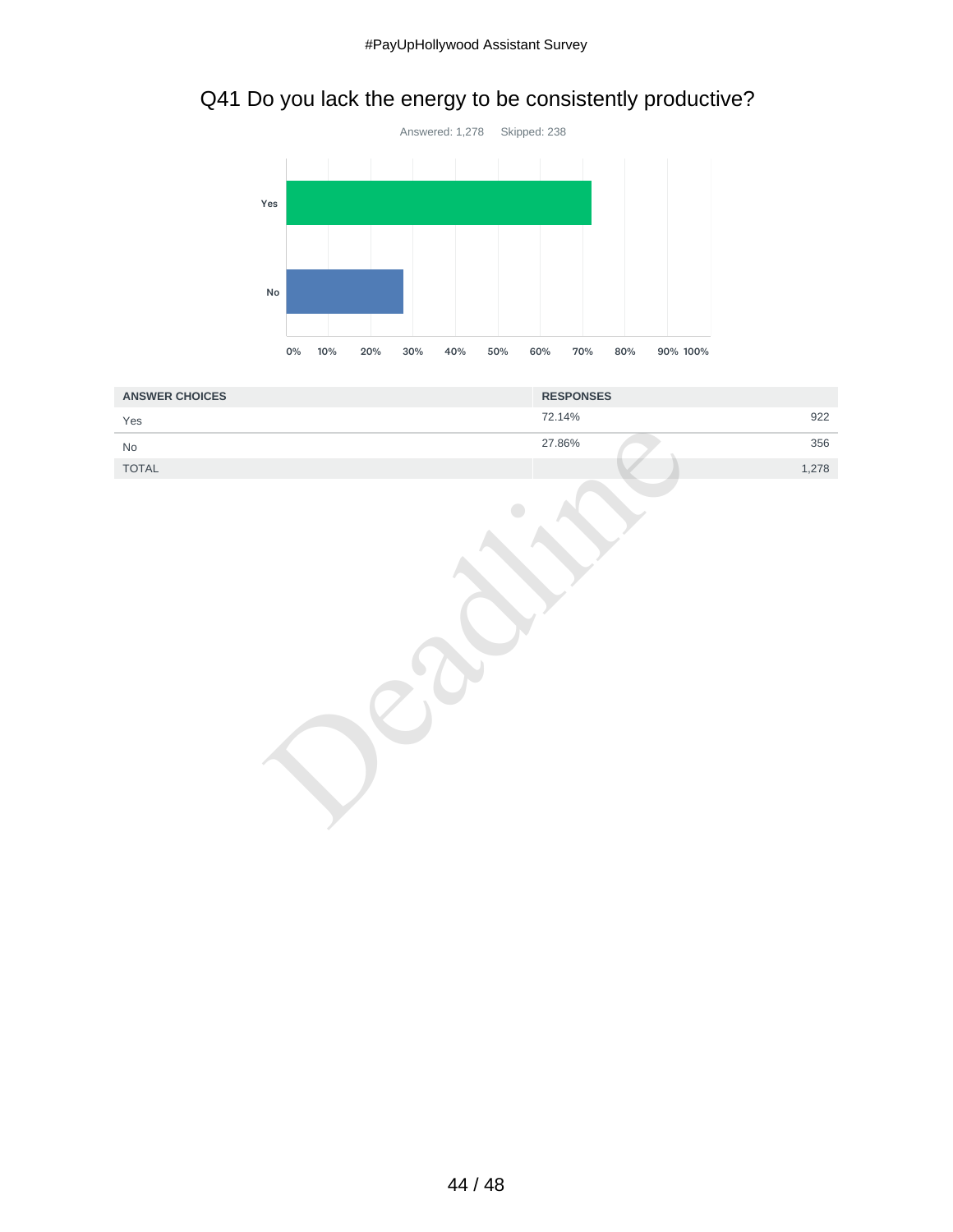## Q42 Has your boss, or a colleague in a supervisory position, thrown an object at you? If so, please describe.